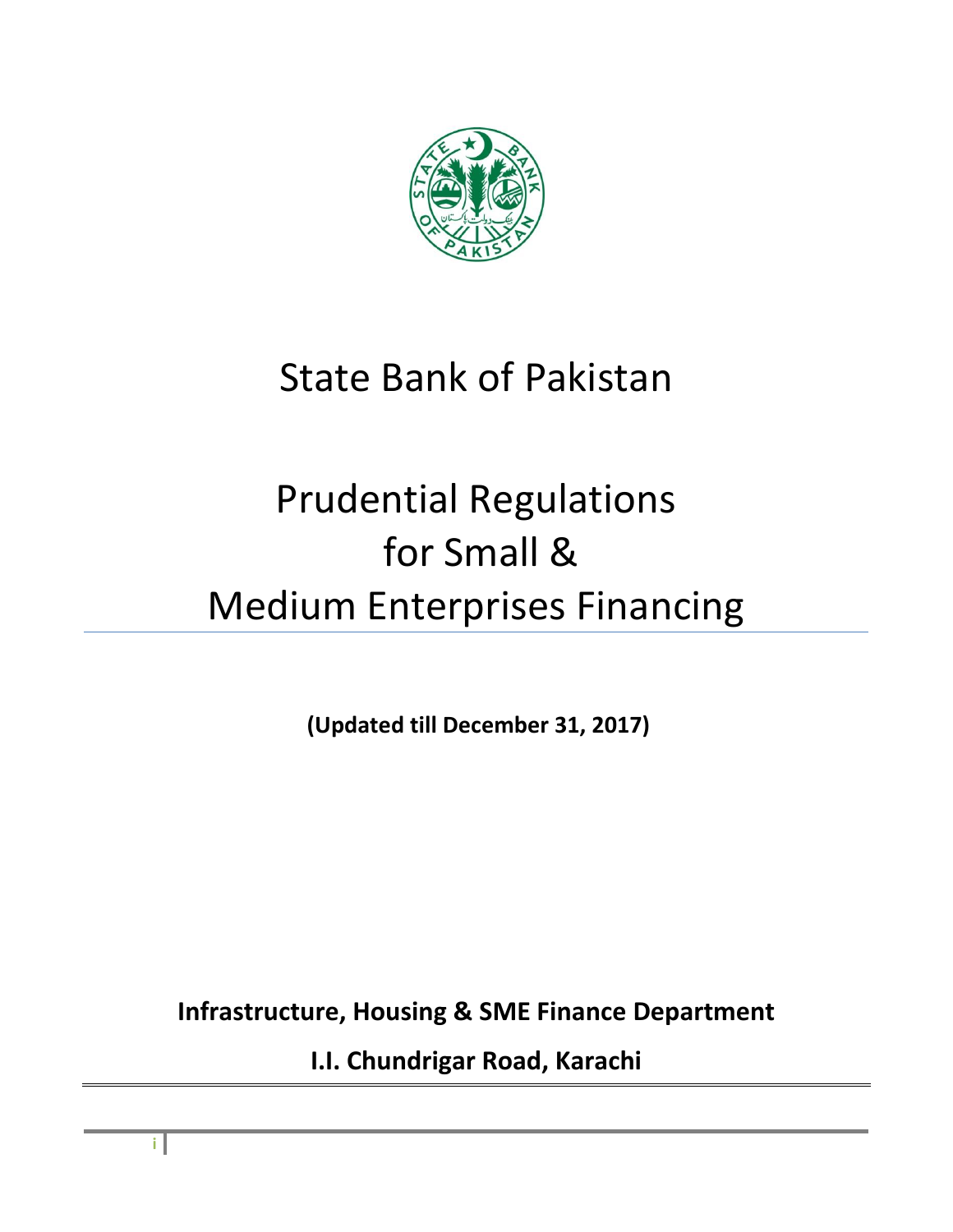### **The Team**

| <b>NAME</b>         | <b>DESIGNATION</b>         | <b>TELEPHONE NO. &amp; E-MAIL</b>                 |
|---------------------|----------------------------|---------------------------------------------------|
| Syed Samar Hasnain  | Executive Director         | $(+92-21)$ 99221606<br>samar.husnain@sbp.org.pk   |
| Mr. Ghulam Muhammad | Director                   | $(+92-21)$ 99221414<br>ghulam.muhammad@sbp.org.pk |
| Mr. Imran Ahmad     | <b>Additional Director</b> | (+92-21) 99221951<br>imran.ahmad@sbp.org.pk       |
| Mr. Muhammad Azam   | Joint Director             | $(+92-21)$ 32455561<br>azam.qureshi@sbp.org.pk    |

**Website Address: [www.sbp.org.pk](http://www.sbp.org.pk/) UAN: 111 727 111**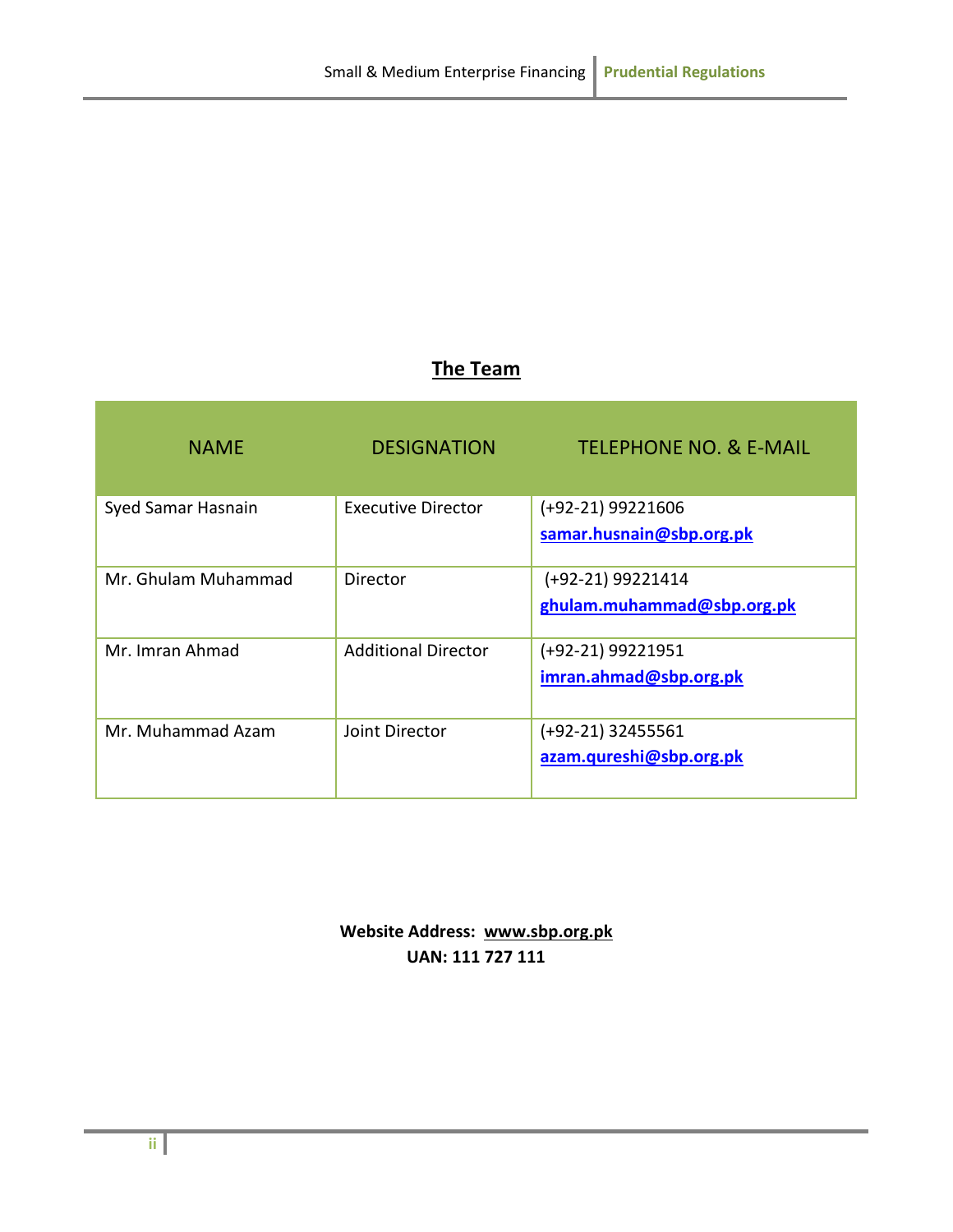### **Preface**

<span id="page-2-0"></span>SME sector contributes significantly towards national GDP, employment generation and export earnings. Hence, the impact of financial inclusion of SMEs has important implications for economic growth, competitiveness, and job creation. The potential for this sector to contribute to the economic development objectives of Pakistan, in areas like creating jobs, increasing incomes, improving competitiveness, boosting exports and fostering economic growth is the justification for a strategy of support to unleash the sector's potential. Keeping this in view, SBP issued separate Prudential Regulations for SMEs in 2003, which were subsequently revised in 2013 and 2016 in line with the changing market dynamics.

Banks & DFIs had tilt towards larger-size medium enterprises as compared to small enterprises (SEs) in their banking business. Therefore, for improving SEs' access to finance, SME definition prescribed in the PRs issued in 2003 was segregated and small enterprises and medium enterprises were separately defined in 2013, along with formulation of specific regulations for the small enterprises (SEs). We feel that a separate definition for small enterprises is helping banks & DFIs in aligning their business strategy with the SE Financing needs.

Then in 2016, certain amendments were made in these regulations while responding to market changes. These included changes in the definition of small enterprise (SE) and medium enterprise (ME), upward revision in per party exposure limit for SE financing, requirement of audited accounts for SE Financing for exposure above Rs 15 million, waiver of general reserve requirement against SEs' non-fund based portfolio and rationalization of cash repayment requirement for immediate declassification of SE and ME restructured/ rescheduled loans.

Recently, a holistic exercise was undertaken by SBP in collaboration with concerned stakeholders to plug in the gaps in the way of smooth SME financing in the country. In this regard, 'Policy for Promotion of SME Finance' was launched by the Prime Minister of Pakistan on 22<sup>nd</sup> December 2017. In this perspective, amendments have been introduced in following SME financing PRs to allow rapid promotion of SME financing in the country:

- 1) Regulation SME R-1: SME Specific Credit Policy
- 2) Regulation SME R-2: e-CIB Report
- 3) Regulation SME R-9: General Measures
- 4) Regulation SE R-7: General Reserve against Small Enterprise Finance
- 5) Regulation SE R-10: Turn-Around-Time
- 6) Regulation ME R-6: Turn-Around-Time (newly introduced)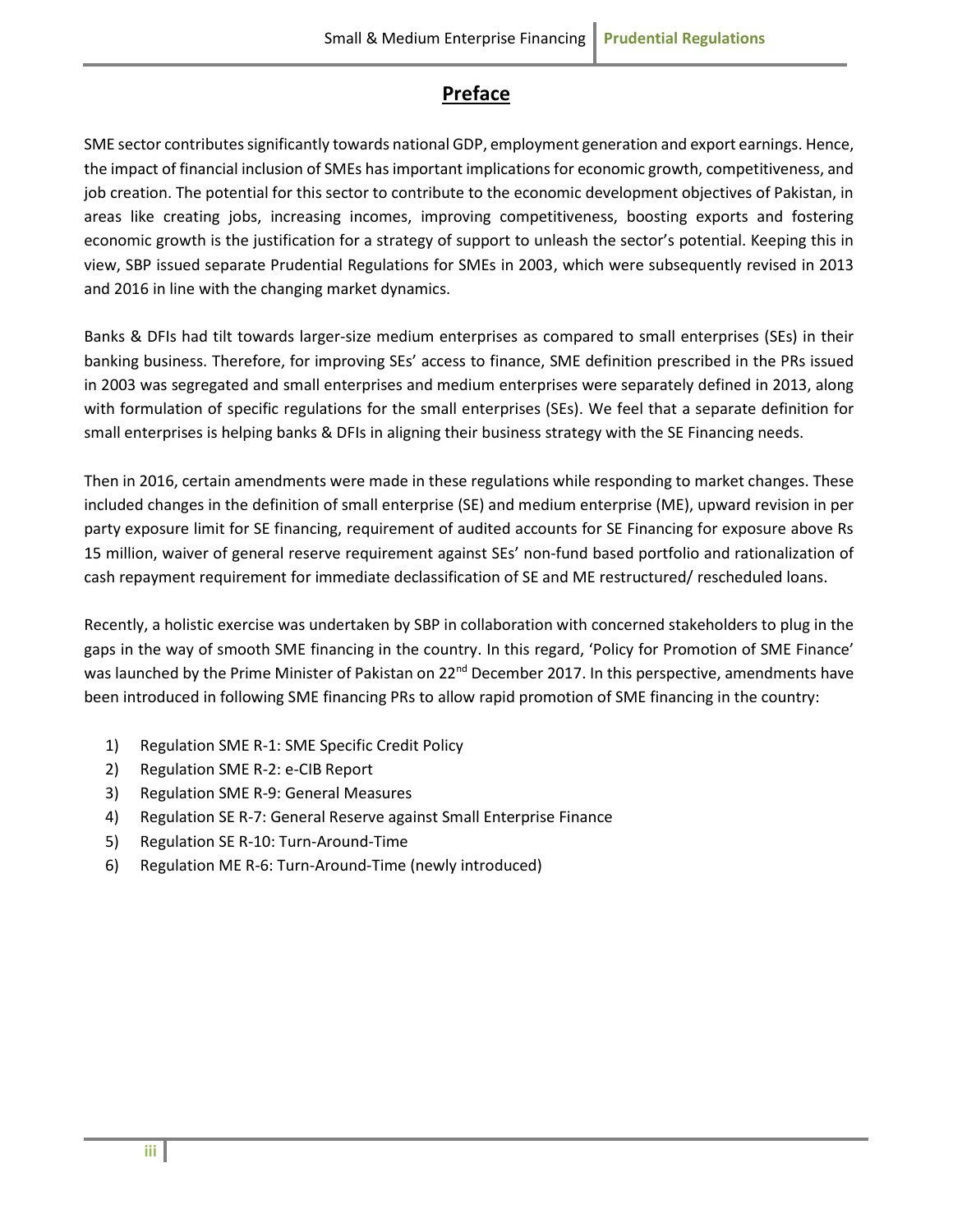It is worth mentioning that providing enabling regulatory framework is one important aspect only. Visible improvement in SME Financing will only occur when banks & DFIs re-position themselves strategically in the market by appropriately aligning their business strategies with the specific needs of the SME sector. The regulatory framework will bear its intended results, only if banks & DFIs take the necessary steps including the following:

- $\div$  Bring strategic change at higher level to expand share in SME portfolio.
- $\div$  Use relevant/ practical cash flow estimation techniques and other proxies to assess repayment capacity of SME borrowers.
- ❖ Adopt program-based lending & down scaling strategies.
- $\div$  Make appropriate alignment in their risk management processes.
- ❖ Allocate adequate resources for research & development.
- $\div$  Take effective measures to capture market niche by conducting market segmentation.
- \* Strengthen credit appraisal and monitoring mechanism by greater use of technology and documentation to undertake effective review of SME Portfolio.
- Adopt measures for greater financial awareness of SMEs specially SEs.

State Bank of Pakistan monitors the situation closely, and works with banks & DFIs to make SME banking a viable success on sustainable basis. For this purpose, SBP is open to review any regulatory provision, if necessary, while ensuring at the same time that banks & DFIs observe due prudence and necessary oversight.

The Prudential Regulations for small and medium enterprises (SMEs) financing cover Risk Management (R) aspects. The Prudential Regulations for Corporate/ Commercial Banking may be referred to for areas concerning Corporate Governance (G) and Operations (O) aspects as well as Anti-Money Laundering and Combating the Financing of Terrorism (AML/ CFT) Regulations issued by BP&RD. However, in case of international operations, the prudential regulations of host country shall prevail.

The Prudential Regulations for small and medium enterprises (SMEs) financing do not supersede other directives issued by State Bank of Pakistan in respect of areas not covered here. Any violation or circumvention of these regulations shall render the bank/DFI officer(s) concerned liable for penalties under the Banking Companies Ordinance, 1962.

> **Ghulam Muhammad Director Infrastructure, Housing & SME Finance Department**

Dated: December 31, 2017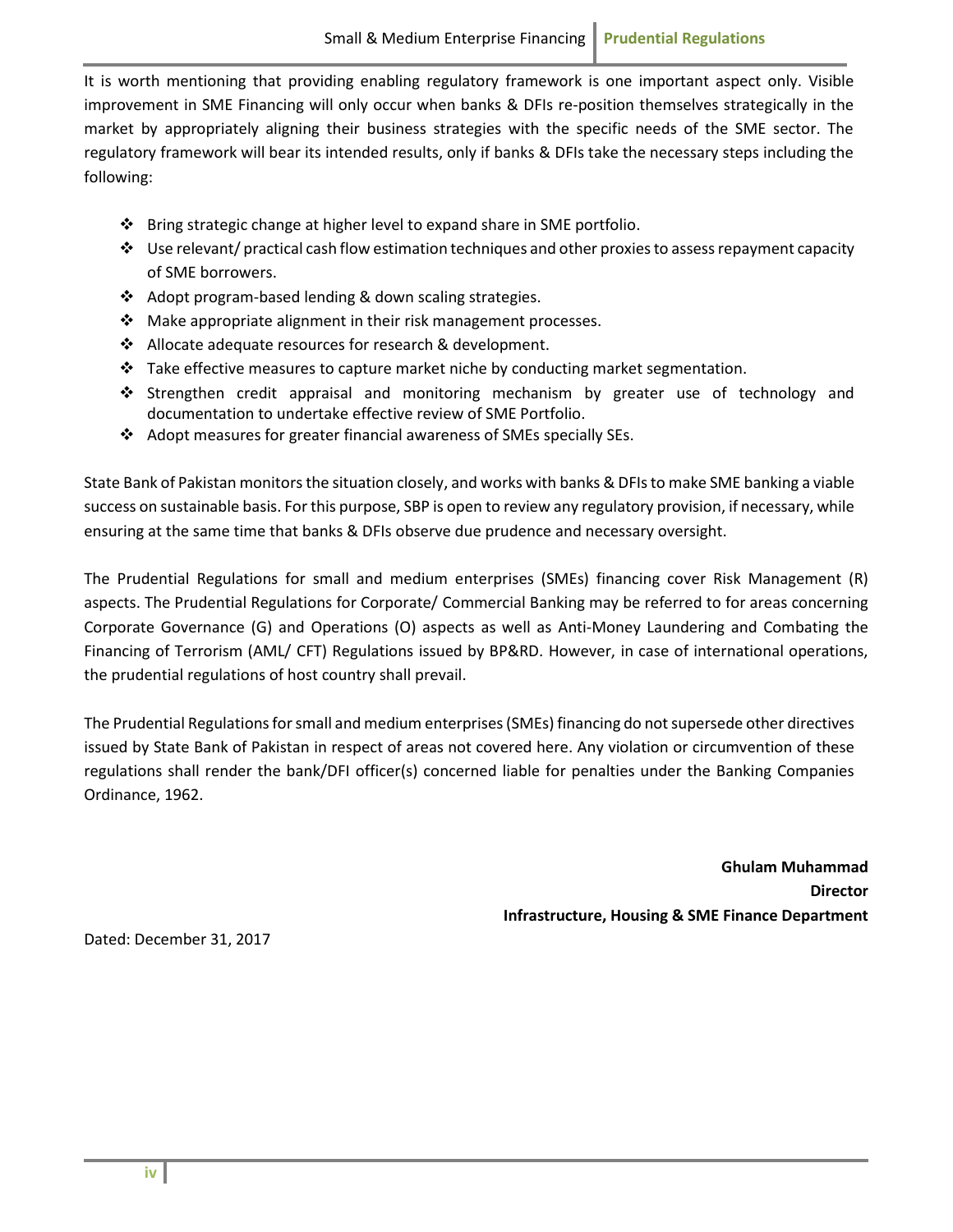### **Table of Contents**

| Chapter No: 01 Prudential Regulations - General for Small & Medium Enterprise Financing 1 |  |
|-------------------------------------------------------------------------------------------|--|
|                                                                                           |  |
|                                                                                           |  |
|                                                                                           |  |
|                                                                                           |  |
|                                                                                           |  |
|                                                                                           |  |
|                                                                                           |  |
|                                                                                           |  |
|                                                                                           |  |
|                                                                                           |  |
|                                                                                           |  |
|                                                                                           |  |
|                                                                                           |  |
| Regulation SE R-4: Repayment Capacity of the Borrower and Cash Flow Based Lending 7       |  |
|                                                                                           |  |
|                                                                                           |  |
|                                                                                           |  |
|                                                                                           |  |
|                                                                                           |  |
|                                                                                           |  |
|                                                                                           |  |
|                                                                                           |  |
|                                                                                           |  |
|                                                                                           |  |
|                                                                                           |  |
|                                                                                           |  |
|                                                                                           |  |
|                                                                                           |  |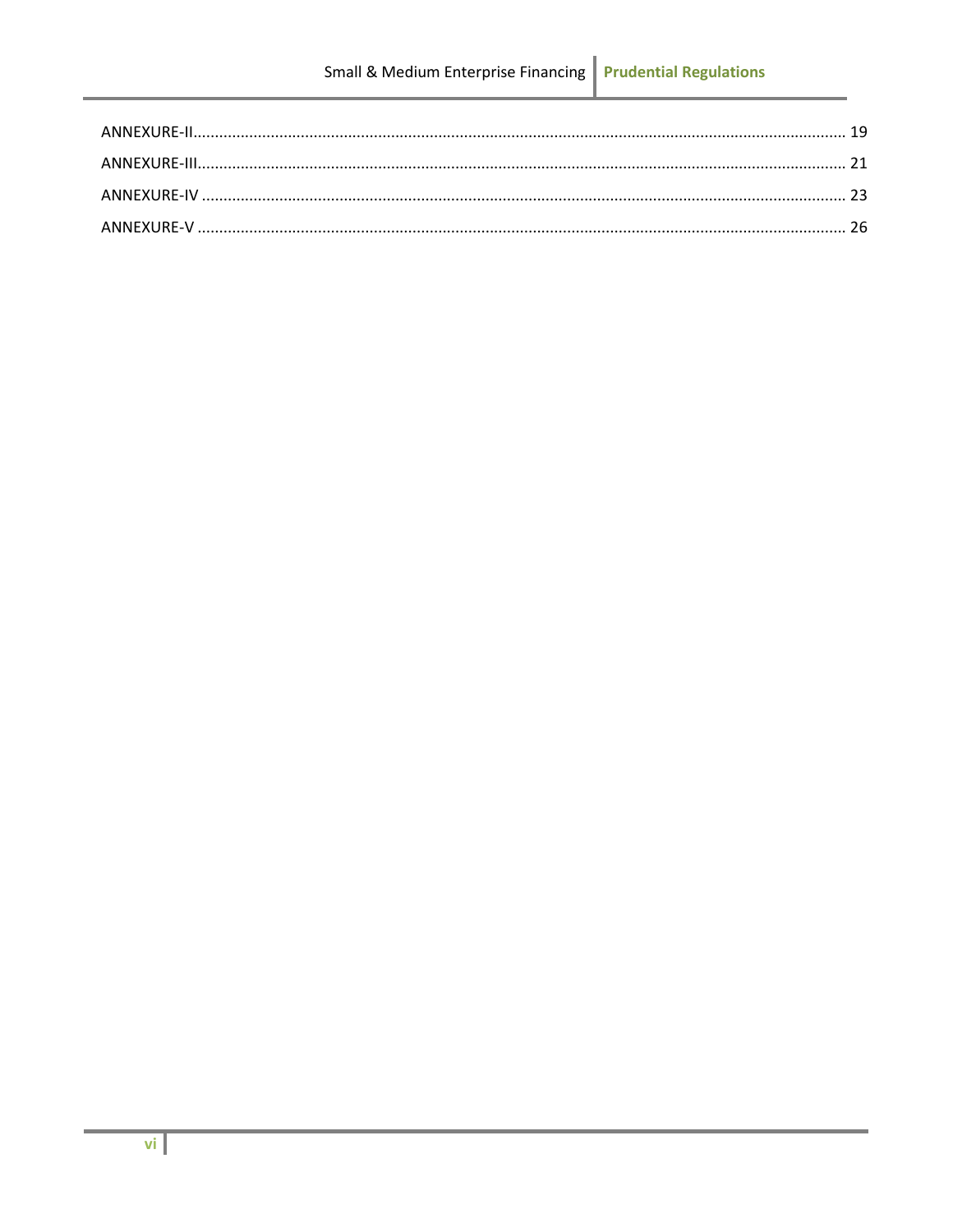## <span id="page-6-0"></span>**Chapter No: 01 Prudential Regulations – General for Small & Medium Enterprise Financing**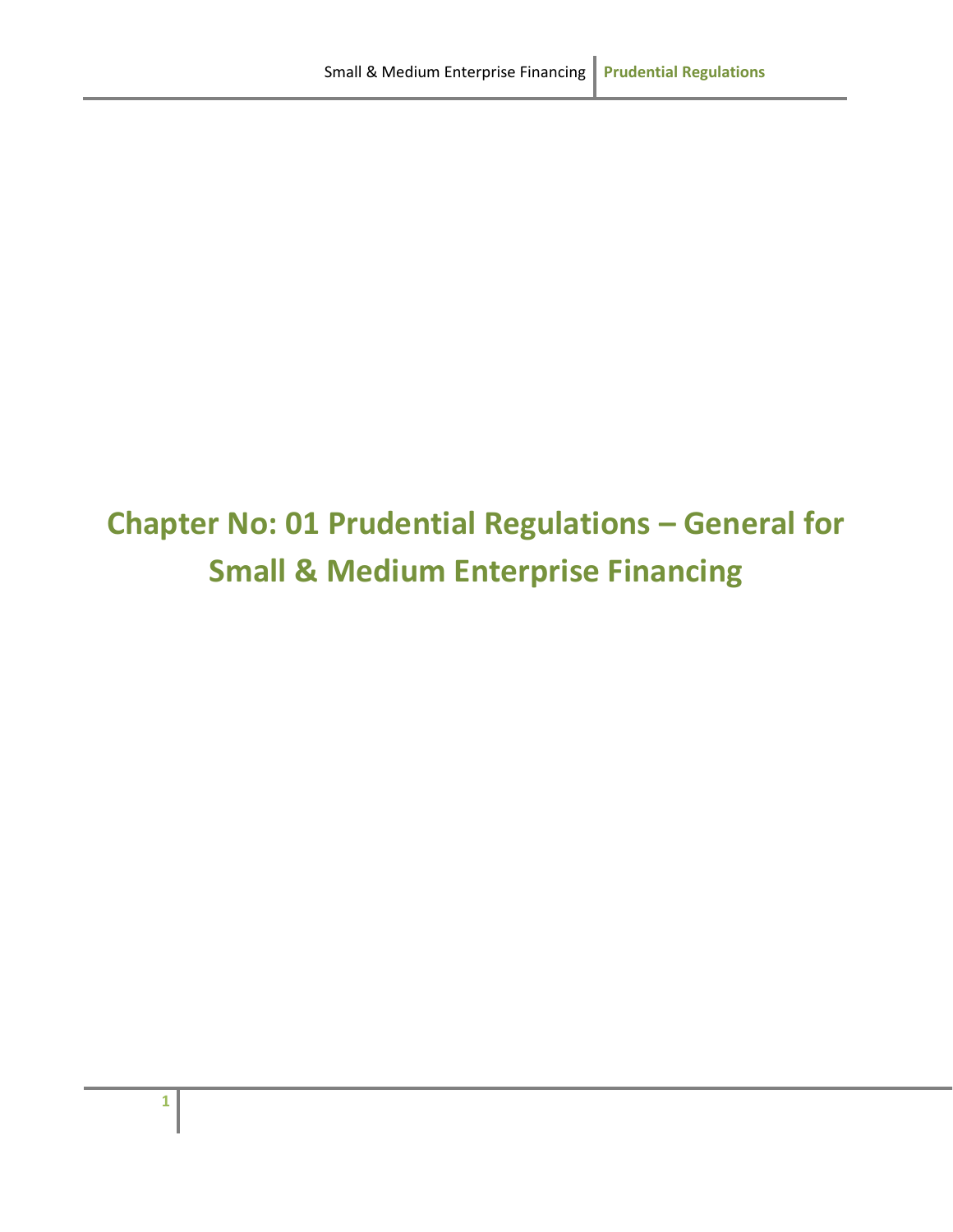#### <span id="page-7-0"></span>**Regulation SME R-1: SME Specific Credit Policy**

Banks & DFIs shall prepare a comprehensive SME Specific Credit Policy duly approved by their Board of Directors. The Credit Policy shall give special mention to Small Enterprises (SE) financing keeping in view their specific characteristics and business conditions. The Credit Policy shall, interalia, cover following for SME financing:

- i. Clearly laid down procedures on loan administration, disbursement, monitoring, and recovery mechanism.
- ii. Specification of main functions, major responsibilities of various staff positions, as well as their powers/ authority relating to approval/sanctioning of financing limits.
- iii. For loan size of upto Rs 2 million, it will be at the discretion of the banks & DFIs to obtain the insurance cover of the hypothecated stock/ other securities keeping in view the creditworthiness, past experience and financial strength of the prospective borrower. However, if a bank/DFI decides to obtain an insurance cover, then it will not force to the respective borrower for arranging the same from an insurance company of the bank's/ DFI's choice.
- iv. Banks & DFIs are encouraged to adopt program based lending. The Chief Executive Officer of the bank/ DFI concerned will approve conventional/ Shariah-compliant program-based products on recommendation of the respective committee. Such programs may carry objective/ quantitative parameters for eligibility of borrowers, besides standardization and simplification of loan documents required from the borrowers under the subject Program.
- v. Banks & DFIs shall adopt standardized and simplified loan application forms circulated by PBA.

In case of SE Financing, following minimum points shall be covered under banks'/ DFIs' Credit Policy:

- vi. Clearly devised plan of the banks & DFIs regarding their frequency of visits to be made to SE borrowers' business sites keeping in view their human resource limitations and the amount of exposure taken upon SEs. However, banks & DFIs shall ensure that at least one visit must be made to SE borrowers' sites during a year's time.
- vii. In case the finance is secured against hypothecation of stock, banks & DFIs shall obtain stock report at least semi-annually.

#### <span id="page-7-1"></span>**Regulation SME R-2: Electronic Credit Information Bureau (e-CIB) Report**

While considering any credit proposal (including renewal, enhancement and rescheduling/ restructuring), banks & DFIs shall obtain e-CIB Report on their prospective borrower(s) from Electronic Credit Information Bureau (e-CIB) of State Bank of Pakistan. Banks & DFIs shall give due weightage to the credit report relating to the borrower(s) and concerned group. However, they can take exposure on defaulters keeping in view their risk management policies and criteria, provided they properly record reasons and justifications in the approval form.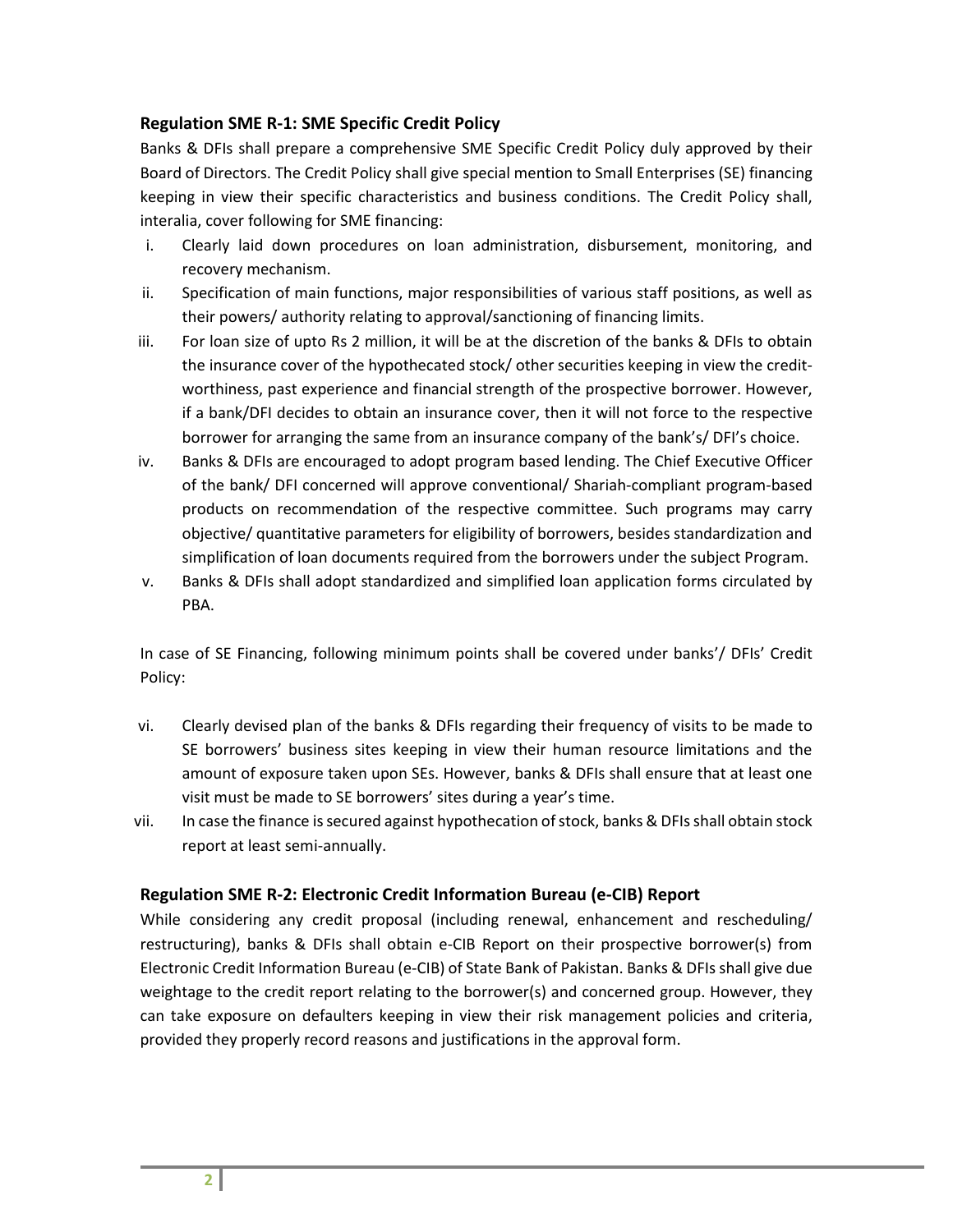#### <span id="page-8-0"></span>**Regulation SME R-3: Personal Guarantee**

All facilities, except those secured against liquid assets, shall be backed by personal guarantees of the owners of SMEs. In case of limited companies, guarantees of sponsor directors shall be obtained.

#### <span id="page-8-1"></span>**Regulation SME R-4: Limit on Clean Facility**

Banks & DFIs can take clean exposure (facilities secured solely against personal guarantees) on an SME borrower up to Rs 5 million. Before taking clean exposure, banks & DFIs shall obtain a declaration from the SME to ensure that the accumulated clean exposure on an SME does not exceed the prescribed limit mentioned above.

It may be noted that clean exposure limit shall not include the clean consumer financing limits (Credit Card and Personal Loans etc.) allowed to sponsors of the said SME under Prudential Regulations for Consumer Financing.

#### <span id="page-8-2"></span>**Regulation SME R-5: Proper Utilization of Loan**

Banks & DFIs shall ensure that loan has been utilized for the same purposes as specified in the Loan Application Form. In case of financing to medium enterprises, banks & DFIs shall develop and implement an appropriate system for monitoring utilization of loans. Such system may include obtaining stock reports/ position of current assets in case of Working Capital Loans; and supporting documents in case of Term Loans.

With regard to small enterprise financing, banks & DFIs shall adopt the following measures:

- i. In case of working capital/ revolving credits, banks & DFIs will obtain a declaration from the borrowing SE stating that it has utilized the loan proceeds for the intended purpose only.
- ii. In the case of fixed assets/ project financing, banks & DFIs will adopt the same process as mentioned above in the case of medium enterprise financing.

#### <span id="page-8-3"></span>**Regulation SME R-6: Restriction on Facilities to Related Parties**

Banks & DFIs shall not take any exposure on an SME in which any of its directors, major shareholders holding 5% or more of the share capital of the bank/ DFI or its Chief Executive, or an Employee or any family member of these persons is interested, except as specified in section 24 of the BCO, 1962. In this regard, it will, however, suffice if banks & DFIs obtain an undertaking from the small enterprise stating that there is no existence of any interest between the borrower and the above-mentioned related parties.

#### <span id="page-8-4"></span>**Regulation SME R-7: Translation of Loan Documents into Urdu Language**

To facilitate SMEs in better understanding important terms and conditions of loans, banks & DFIs shall translate and make available Loan Application Form and other related documents, except charge documents, in Urdu as well. Further, banks & DFIs will also provide information on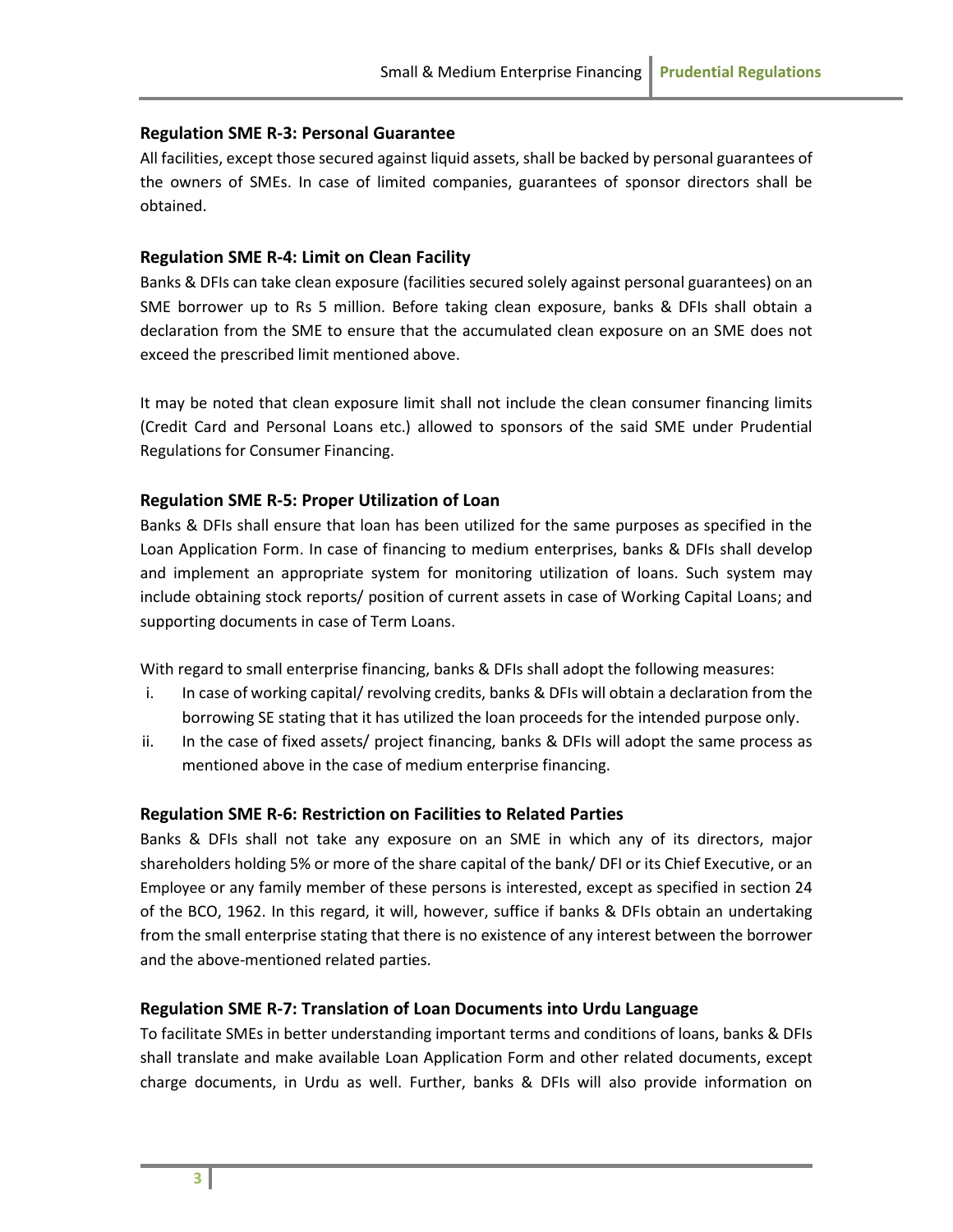important terms with brief explanation of each term for convenience and better understanding of the borrowers.

#### <span id="page-9-0"></span>**Regulation SME R-8: Securities and Margin Requirements**

- i. Subject to the relaxation for clean facilities up to Rs. 5 million for SEs and MEs, all facilities over and above this limit shall be appropriately secured as per satisfaction of the banks & DFIs.
- ii. Banks & DFIs are free to determine the margin requirements on securities against facilities provided by them to their clients taking into account the risk profile of the borrower(s) in order to secure their interests. However, this relaxation shall not apply in case of items, imports of which are banned by the Government. Banks & DFIs are advised not to open import letter of credit for banned items in any case till such time the lifting of ban on any such item is notified by the State Bank of Pakistan.
- iii. Banks & DFIs shall continue to observe margin restrictions on shares/ TFCs/ Sukuk as per existing instructions under Prudential Regulations for Corporate/ Commercial Banking (R-6). Further, the cash margin requirement of 100% on Caustic Soda (PCT heading 2815.1200) for opening Import Letter of Credit as advised by the Federal Government and notified in terms of BPD Circular Letter No. 5 dated 4th May 2002, shall also continue to remain applicable.
- iv. State Bank of Pakistan shall continue to exercise its powers for fixation/ reinstatement of margin requirements on financing facilities being provided by banks & DFIs for various purposes including Import Letter of Credit on a particular item(s), as and when required.
- v. In addition to above, the restrictions prescribed under paragraph 5 of Regulation R-6 of the Prudential Regulations for Corporate/ Commercial Banking will also be applicable in case of financing to small and medium enterprises.

#### <span id="page-9-1"></span>**Regulation SME R-9: General Measures**

- i. Banks & DFIs shall establish SME Banking oriented Research & Development (R&D) divisions/ units in their institutions. These R&D divisions/ units shall fulfil research related needs of their institutes and provide them support in adopting suitable SME banking and financing practices.
- ii. Banks & DFIs shall put in place an efficient MIS (Management Information System) which will support them effectively catering reporting needs of their SME financing portfolio. The system should be flexible enough to generate necessary information and at least following reports in order to enable management, take important policy decisions and/ or make appropriate modifications in their lending programs:
	- a. Delinquency reports (for 30, 60, 90, 180 & 365 days and above) on monthly basis.
	- b. Reports interrelating delinquencies with various customers and sectors types etc.
	- c. List of SMEs having any kind of banking relationship(s) to be divisible w.r.t. organizational structure (proprietorships, partnerships, limited company etc.) and/ or nature of business (trading, service and manufacturing etc.).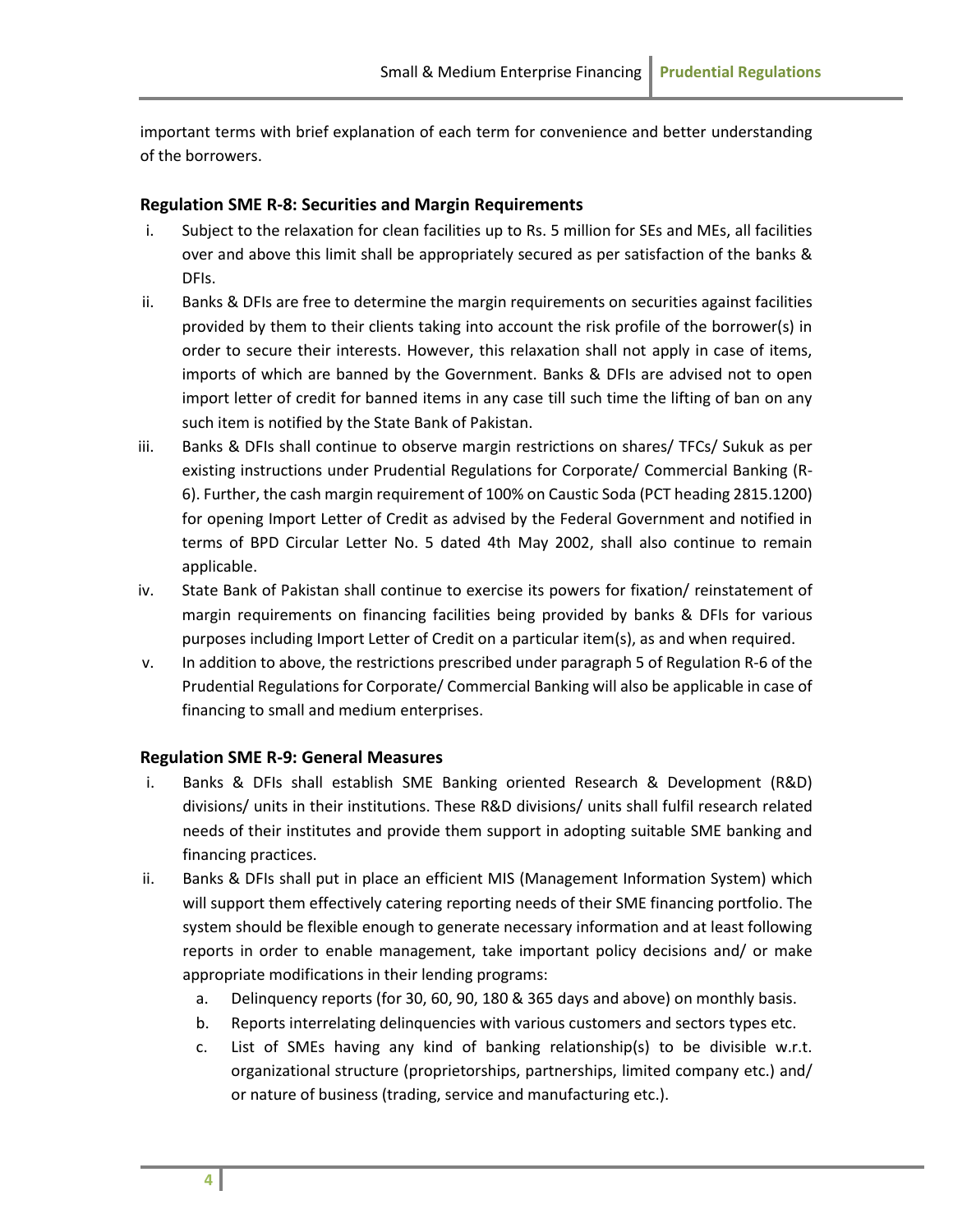- iii. To address and minimize grievances of SMEs and stakeholders, banks & DFIs shall put in place an effective, simple and transparent customers' complaints resolution and helping mechanism in their institutes, on permanent basis.
- iv. Banks & DFIs shall develop and offer customized lending products while adopting program based lending and supply chain financing methodologies to cater specific SME financing needs of various SME clusters. In this regard, banks & DFIs should explore mechanism for adopting advanced delivery channels (branchless banking, tele-marketing etc.) and SME credit scoring model etc.
- v. Banks & DFIs are also encouraged to leverage database of their walk-in and permanent customers (depositors/ account-holders) which belong to SME sector, for cross selling of financing products. This will provide them relatively more comfort in increasing SME financing portfolio.
- vi. Pricing policy of banks & DFIs that include mark-up rates (including the IRR on the loan products), processing & documentation fee, prepayment/ late-payment penalties etc. shall be mentioned explicitly in the loan agreements viz banks shall strictly avoid imposing any hidden charges in addition to those explicitly stated in the loan agreement.
- vii. Banks & DFIs shall take measures for capacity building of their SME banking staff in SME related areas. In this regard, they will design and implement dedicated capacity building programs in coordination with their own training departments. Besides, SME financing staff shall also be nominated for training programs offered by external training institutes like NIBAF and IBP etc.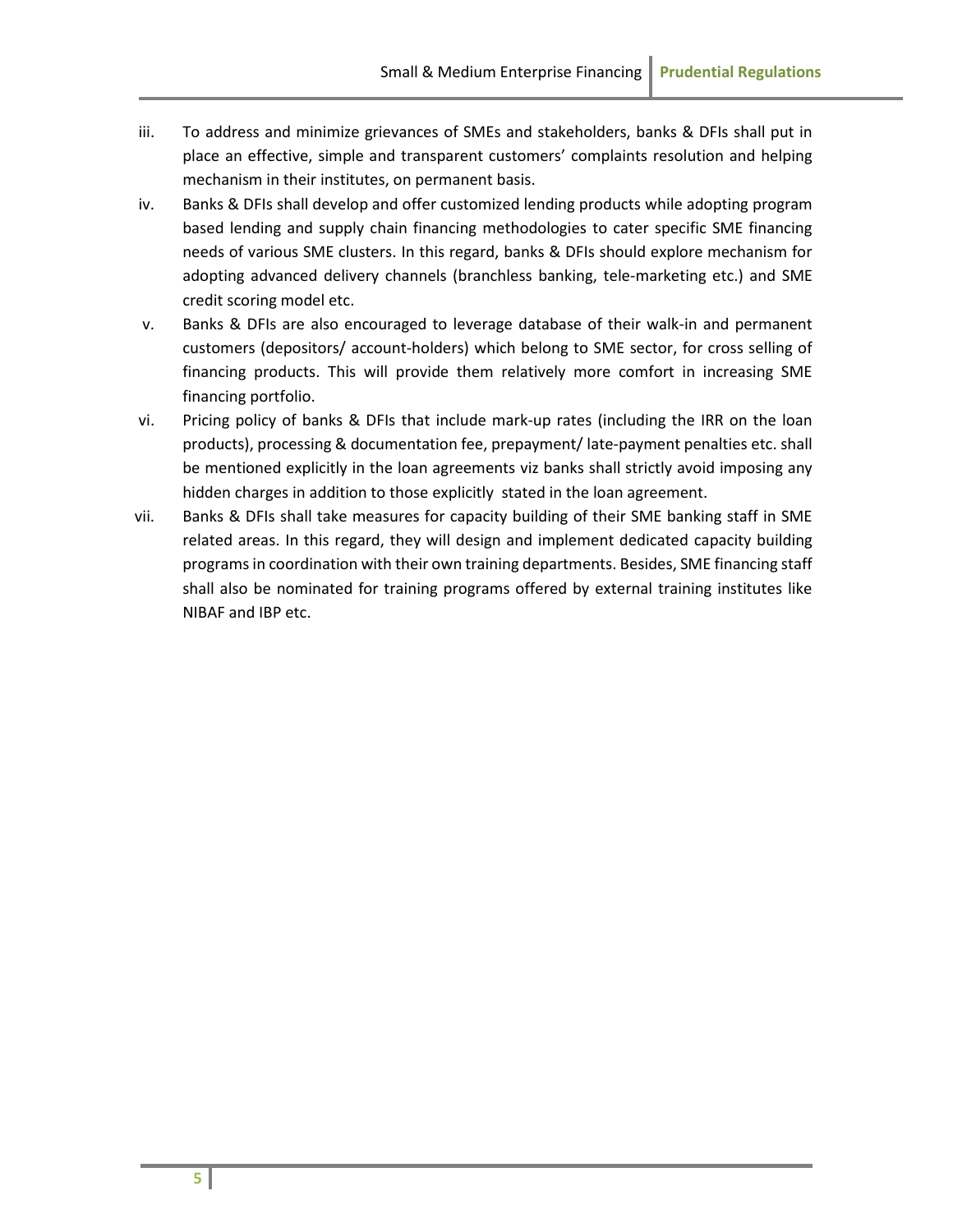## <span id="page-11-0"></span>**Chapter No: 02 Prudential Regulations for Small Enterprise Financing**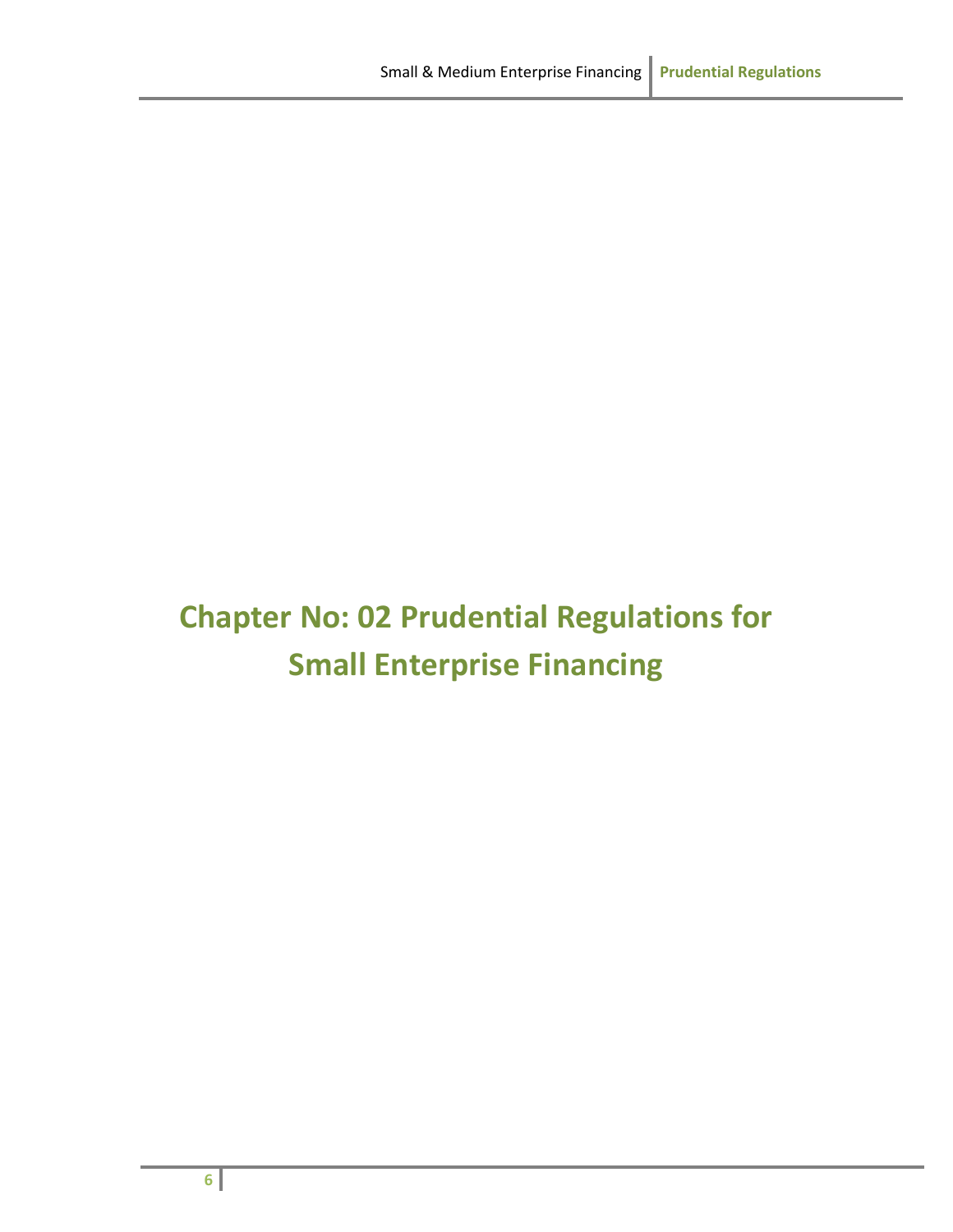#### <span id="page-12-0"></span>**Regulation SE R-1: Definition of Small Enterprise**

A Small Enterprise (SE) is a business entity, which meets the following parameters:

| Number of Employees | <b>Annual Sales Turnover</b> |
|---------------------|------------------------------|
| l *Up to 50         | Up to Rs. 150 million        |

**\****including contract employees*.

Further, an entity has to fulfill both the criteria of number of employees and sales turnover for categorization as small enterprise. However, in cases where an entity fulfils one parameter of SE and its second parameter falls within the range prescribed for medium enterprise (ME) or above the upper limit prescribed for ME, then the subject entity shall be classified as ME or commercial/ corporate entity as the case may be.

#### <span id="page-12-1"></span>**Regulation SE R-2: Per Party Exposure Limit**

Small Enterprise can avail exposure up to Rs 25 million from a single bank/ DFI or from all banks & DFIs. Banks & DFIs are allowed to deduct the liquid assets (encashment value of bank deposits, certificates of deposit/ investment, Pakistan Investment Bonds, Treasury Bills and National Saving Scheme Securities) held under their perfected lien for the purpose of calculation of per party exposure limit.

#### <span id="page-12-2"></span>**Regulation SE R-3: Requirement of Audited Accounts**

Banks & DFIs are not required to obtain copy of audited accounts in case of lending to the small enterprises for exposure upto Rs 15 million. However, in such cases**,** banks & DFIs may ask the borrower to submit financial accounts in some form, signed by the borrower, to help banks & DFIs assess SEs' cash flows or carry out counter verification etc.

In case of lending to small enterprises above Rs 15 million, banks & DFIs shall obtain from the small enterprises a copy of financial statements duly audited by a practicing Chartered Accountant or a practicing Cost and Management Accountant for analysis and record. However, banks & DFIs may waive the requirement of obtaining audited copy of financial statements when the exposure net of liquid assets does not exceed the limit of Rs 15 million**.** 

#### <span id="page-12-3"></span>**Regulation SE R-4: Repayment Capacity of the Borrower and Cash Flow Based Lending**

Normally, small enterprises do not maintain proper financial accounts for the satisfaction of banks & DFIs. Their record generally contains sale/ purchase books and cash received/ paid records in a rudimentary form. Banks & DFIs shall use relevant/ practical cash flow estimation techniques and other proxies to assess repayment capacity of SE borrower. To supplement, banks & DFIs are encouraged to use the available sector/ cluster specific financial models that can capture cost structure, revenue streams and margins in the sectors. For program-based lending, banks & DFIs may also use, as a substitute, Income Estimation Models to assess repayment capacity of the borrowers.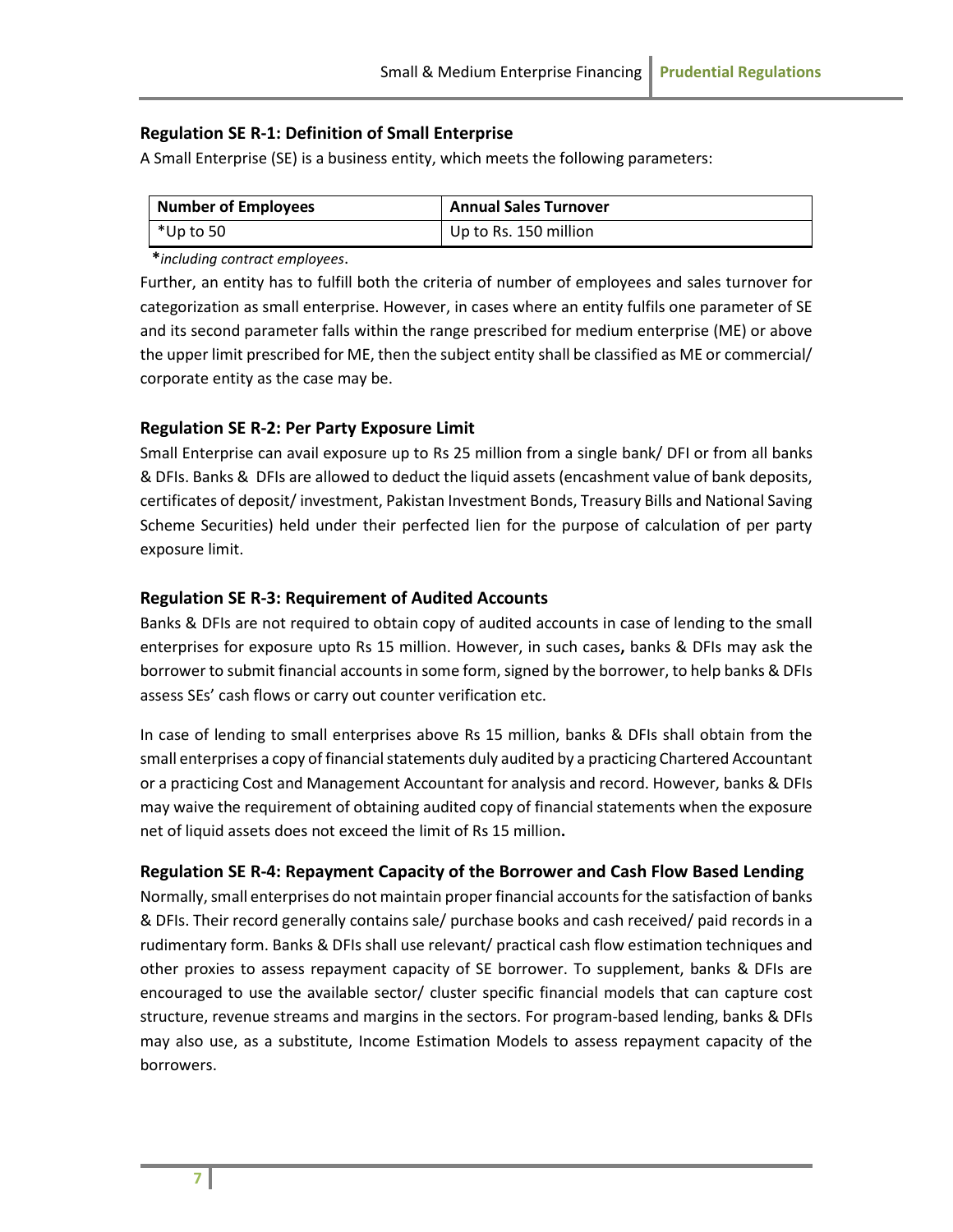#### <span id="page-13-0"></span>**Regulation SE R-5: Collateral Valuation**

For valuation of securities against loans up to Rs 5 million, banks & DFIs at their own discretion may either use the services of their own evaluating staff or the services of PBA approved evaluator. However, valuation of securities for loans above Rs 5 million shall be done only by an evaluator on the approved panel of PBA.

#### <span id="page-13-1"></span>**Regulation SE R-6: Recovery of Outstanding Dues**

To facilitate the recovery efforts, banks & DFIs are allowed to undertake cash collection/ recovery at places other than their authorized places of business as stipulated in the 'Fair Debt Collection Guidelines' issued by Banking Policy and Regulations Department. However, in order to prevent fraud and misappropriation of collected cash, adequate security and risk management measures (including but not limited to adequate insurance cover all the time) must be in place and this process should be appropriately documented, and audited at the bank/ DFI level. The banks & DFIs are also encouraged to make use of mobile and wireless technologies/ devices for instant updating of cash collection from field into their books and accounts, and sending confirmatory SMS/ alert messages to borrowers.

#### <span id="page-13-2"></span>**Regulation SE R-7: General Reserve against Small Enterprise Finance**

Banks & DFIs shall maintain general reserve equivalent to 1% of their unsecured SE portfolio to protect them from the risks associated with the economic and cyclical nature of this business. This reserve requirement shall, however, be maintained only for the performing fund based SE portfolio of banks & DFIs. In order to calculate the general reserve, liquid securities under perfected lien (encashment value of bank deposits, certificates of deposit/ investment, Pakistan Investment Bonds, Treasury Bills and National Saving Scheme Securities) held against banks'/ DFIs' fund-based SE portfolio shall be netted.

#### <span id="page-13-3"></span>**Regulation SE R-8: Classification and Provisioning for Loans/ Advances**

- 1. Banks & DFIs shall observe prudential guidelines given in this Regulation and at Annexure I & II of these Regulations in the matter of classification of their SE asset portfolio and provisioning there-against.
- 2. In addition to the time-based criteria prescribed in Annexure I, subjective evaluation of performing and non-performing credit portfolio may be made for risk assessment purpose and, where considered necessary, any account including the performing account shall be classified, and the category of classification determined on the basis of time based criteria shall be further downgraded. However, classification for program-based lending shall be done based on objective (time-based) criteria only, though banks & DFIs at their own discretion may also classify such portfolio on subjective basis.
- 3. In case of revolving/ running finance accounts, if the borrower pays mark-up regularly without showing turn-over in the principal portion of the account, and bank/ DFI is satisfied with this conduct and is willing to roll over the facility periodically; then such account will not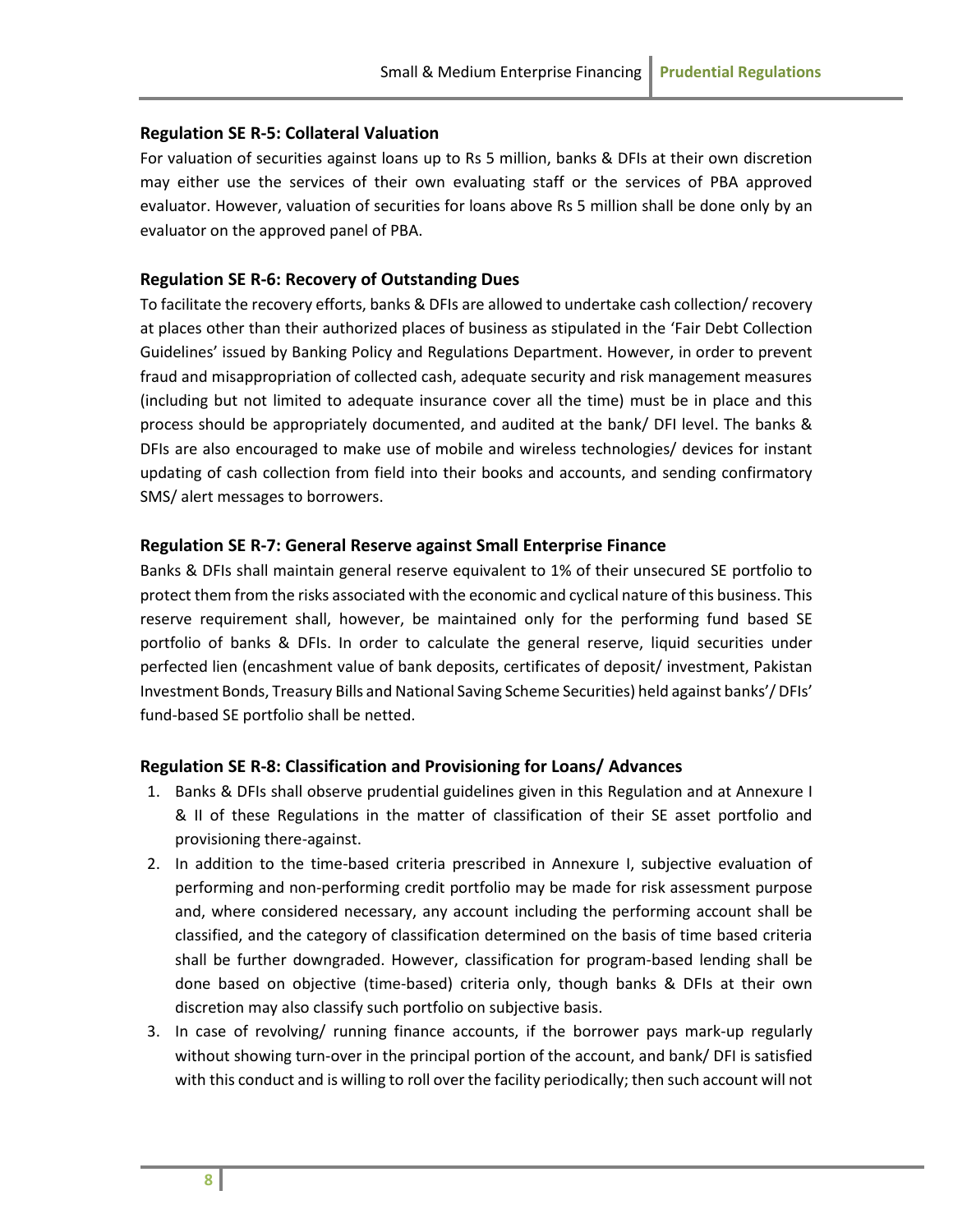attract 'subjective classification' on the basis of lower/ nil activity in the principal account. However, banks & DFIs can classify, at their discretion, such accounts as per their own policy.

- 4. Banks & DFIs can avail the benefit of Forced Sale Value (FSV) of collateral held against loans/ advances, determined in accordance with the guidelines laid down in Annexure II, before making any provision.
- 5. Party-wise details of cases, where banks & DFIs have taken the benefit of FSV shall be maintained for verification by State Bank's teams during their regular/ special inspection.
- 6. Banks & DFIs shall review, at least on a quarterly basis, the collectability of their loans/ advances portfolio and shall properly document the evaluations so made. Shortfall in provisioning, if any, determined, because of quarterly assessment shall be provided for immediately in their books of accounts by the banks & DFIs on quarterly basis.
- 7. In case of cash recovery, other than rescheduling/ restructuring, banks & DFIs may reverse specific provision held against classified assets only to the extent that required provision as determined under this Regulation is maintained.
- 8. Banks & DFIs will make suitable arrangements for ensuring that FSV used for taking benefit of provisioning is determined accurately as per guidelines contained in these PRs and is reflective of market conditions under forced sale situations.
- 9. The external auditors shall, as part of their annual audits of banks & DFIs, verify that all requirements as stipulated above and in Annexure I & II for classification and provisioning have been complied with. State Bank of Pakistan shall also check the adequacy of provisioning during on-site inspection.

#### <span id="page-14-0"></span>**Regulation SE R-9: Restructuring/ Rescheduling of Loans/ Advances**

- 1. The banks & DFIs may reschedule/ restructure problem loans as per their own policy duly approved by their Board of Directors. However, the rescheduling/ restructuring of nonperforming loans shall not change the status of classification of a loan/ advance etc. unless the following minimum conditions are met:
	- i. At least 10% of the outstanding loan amount is recovered in cash and the terms and conditions of rescheduling/restructuring are fully met for a period of at least 6 months (excluding grace period, if any) from the date of such rescheduling/ restructuring**.** However, the condition of 6 Months retention period, prescribed for restructured/ rescheduled loan account to remain in the classified category, shall not apply in case the borrower has repaid or adjusted in cash at least 35% of the total restructured loan amount (principal + mark-up), either at the time of restructuring agreement or lateron any time before the completion of 6 Months period as above mentioned.
	- ii. Rescheduling shall not be done simply to avoid classification.
	- iii. While reporting to the Credit Information Bureau (e-CIB) of State Bank of Pakistan, such loans/ advances may be shown as 'rescheduled/ restructured' instead of 'default'.
	- iv. Restructuring/ rescheduling of a loan account shall not lead to disqualification of the borrower for fresh credit facilities or enhancement in the existing limits. Such fresh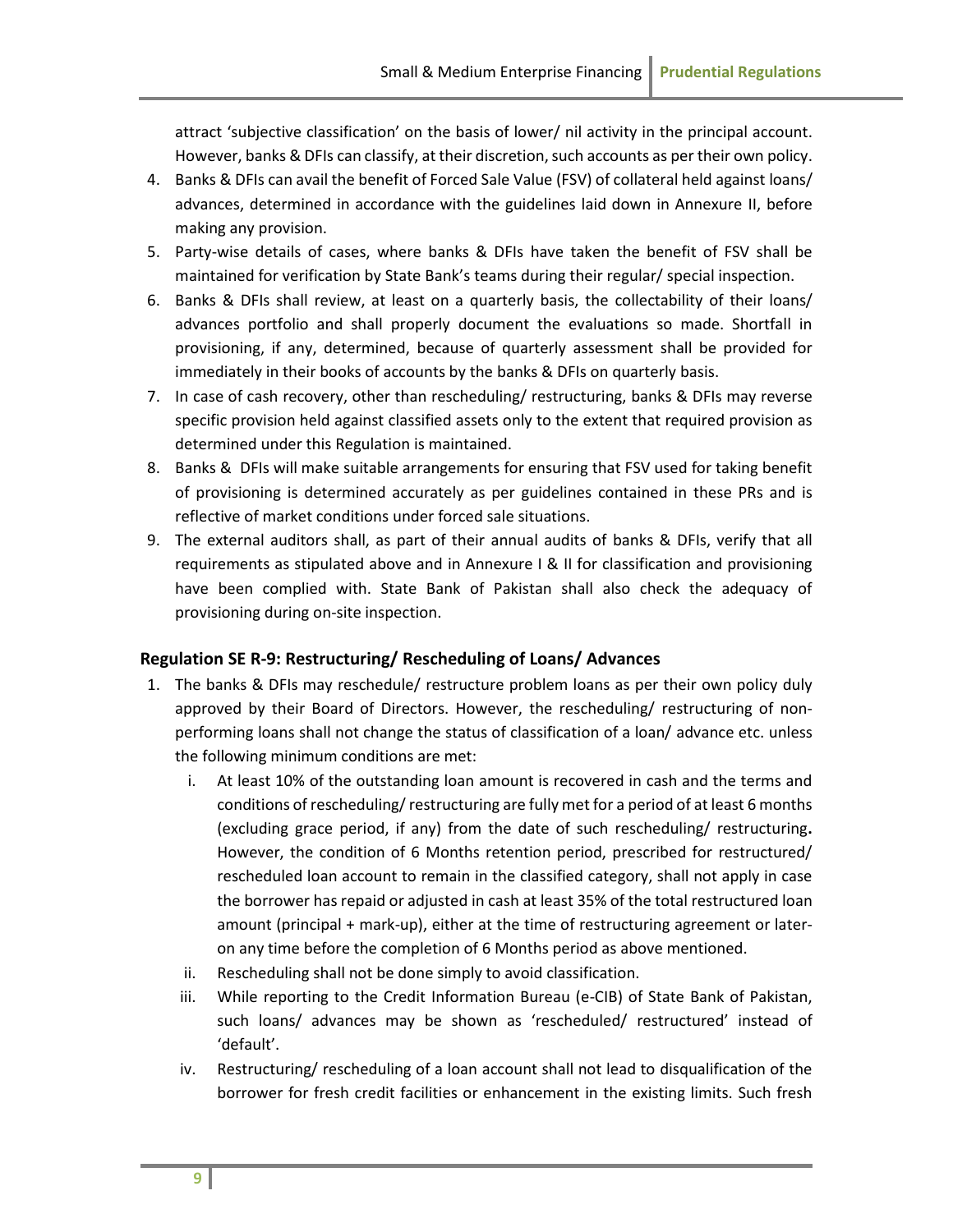loans may be monitored separately, and shall be subject to classification on the strength of their own specific terms and conditions.

v. Where a borrower subsequently defaults (either principal or mark-up) after the rescheduled/ restructured loan has been declassified by a bank/ DFI, the loan shall again be classified in the same category it was in at the time of rescheduling/ restructuring and the unrealized markup on such loans taken to income account shall also be reversed. However, banks & DFIs at their discretion may further downgrade the classification, taking into account the subjective criteria.

#### <span id="page-15-0"></span>**Regulation SE R-10: Turn-Around-Time**

Banks & DFIs shall not take more than 15 working days for the credit approval process (from the date of receipt of complete information). In this respect, the following minimum points shall also be considered:

- i. The pre-approval requirements and post-approval requirements (security/ collateral documentation etc.) shall be advised preferably in one go.
- ii. The facility shall be disbursed only after security documentation is completed by the customer.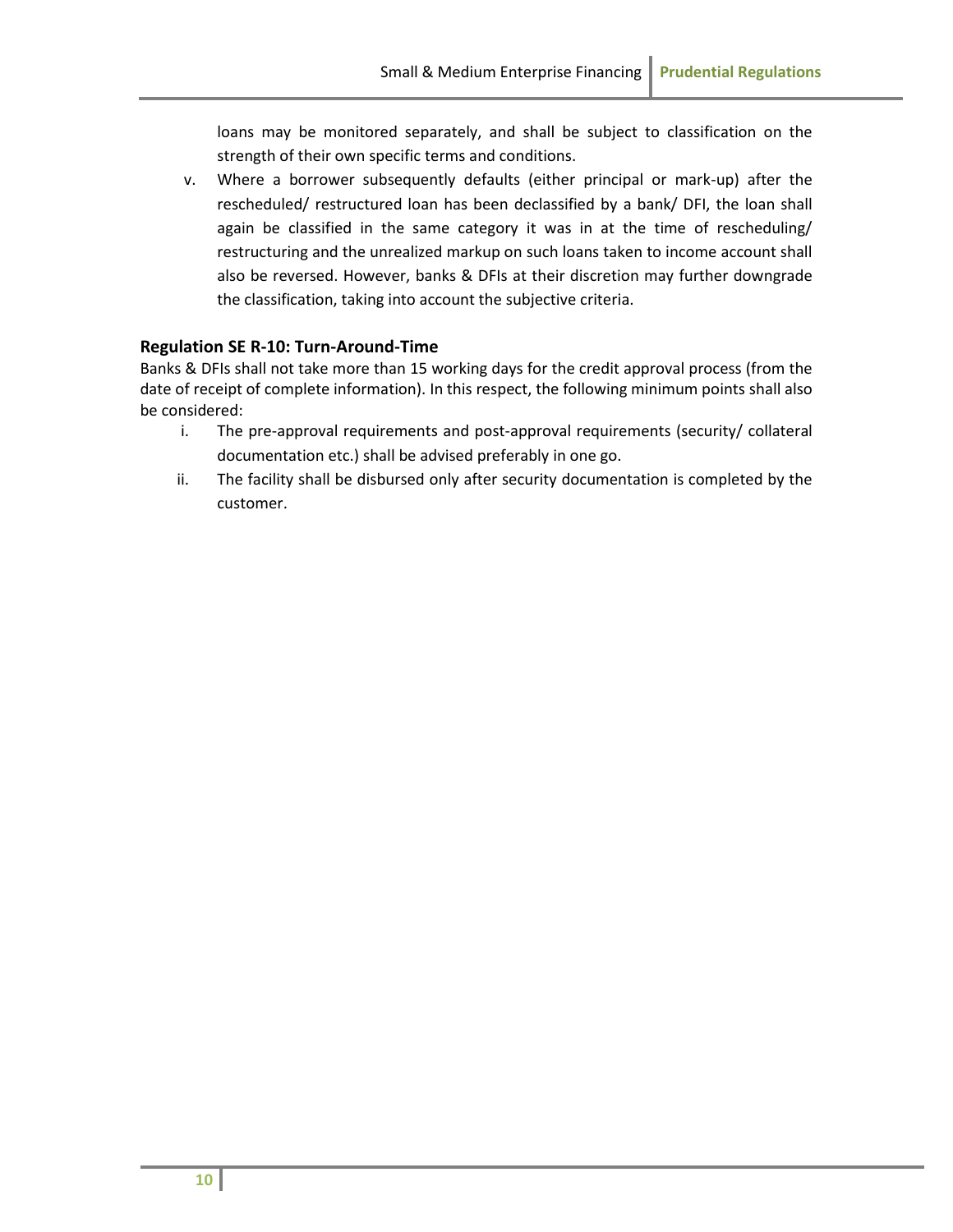## <span id="page-16-0"></span>**Chapter No: 03 Prudential Regulations for Medium Enterprise Financing**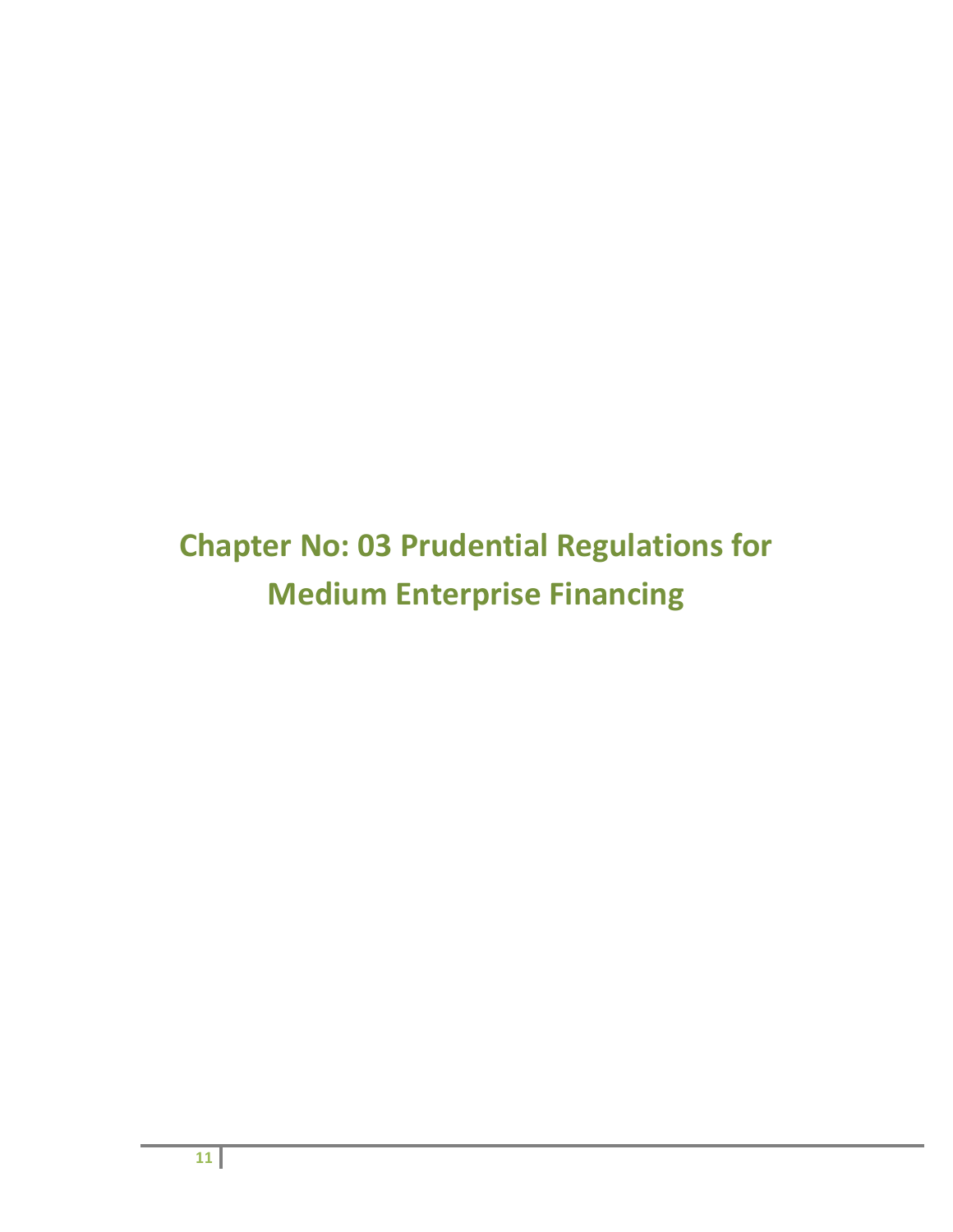#### <span id="page-17-0"></span>**Regulation ME R-1: Definition of Medium Enterprise**

Medium Enterprise (ME) is a business entity, ideally not a public limited company which meets the following parameters:

| *Number of Employees                 | <b>Annual Sales Turn-Over</b>                 |
|--------------------------------------|-----------------------------------------------|
| 51-250 (Manufacturing & Service MEs) | Above Rs 150 million and up to Rs 800 million |
| 51-100 (Trading MEs)                 | (All types of Medium Enterprises)             |

#### **\****including contract employees*.

Further, an entity has to fulfill both the criteria of number of employees and sales turnover for categorization as medium enterprise. However, when an entity's one parameter is as per ME criteria and its second parameter is as per SE criteria, than subject entity would be categorized as ME. Similarly, when an entity's one parameter is as per ME and its second parameter is above the upper limit prescribed for ME, then the subject entity shall be categorized as commercial/ corporate entity.

#### <span id="page-17-1"></span>**Regulation ME R-2: Repayment Capacity and Cash Flow Based Lending**

- 1. Banks & DFIs shall specifically identify the sources of repayment and assess the repayment capacity of the borrower on the basis of assets conversion cycle and expected future cash flows. In order to add value, banks & DFIs are encouraged to assess conditions prevailing in the particular sector/ industry they are lending to and its future prospects. Banks & DFIs should be able to identify the key drivers of their borrowers' businesses, the key risks associated with their businesses and their risk mitigants. Banks & DFIs may also use Income Estimation Models specially in program-based lending to assess repayment capacity of the borrowers.
- 2. The rationale and parameters used to project the future cash flows shall be documented and annexed with the cash flow analysis undertaken by banks & DFIs.

#### <span id="page-17-2"></span>**Regulation ME R-3: Per Party Exposure Limit**

Medium Enterprise can avail financing (including leased assets) upto Rs 200 million from a single bank/ DFI or from all banks & DFIs. It is expected that Medium Enterprises approaching this limit should have achieved certain sophistication as they migrate into larger firms and should be able to meet the requirements of Prudential Regulations for Corporate/ Commercial Banking.

Banks & DFIs are allowed to deduct the liquid assets (encashment value of bank deposits, certificates of deposit/ investment, Pakistan Investment Bonds, Treasury Bills and National Saving Scheme Securities) held under their perfected lien for the purpose of calculation of per party exposure limit.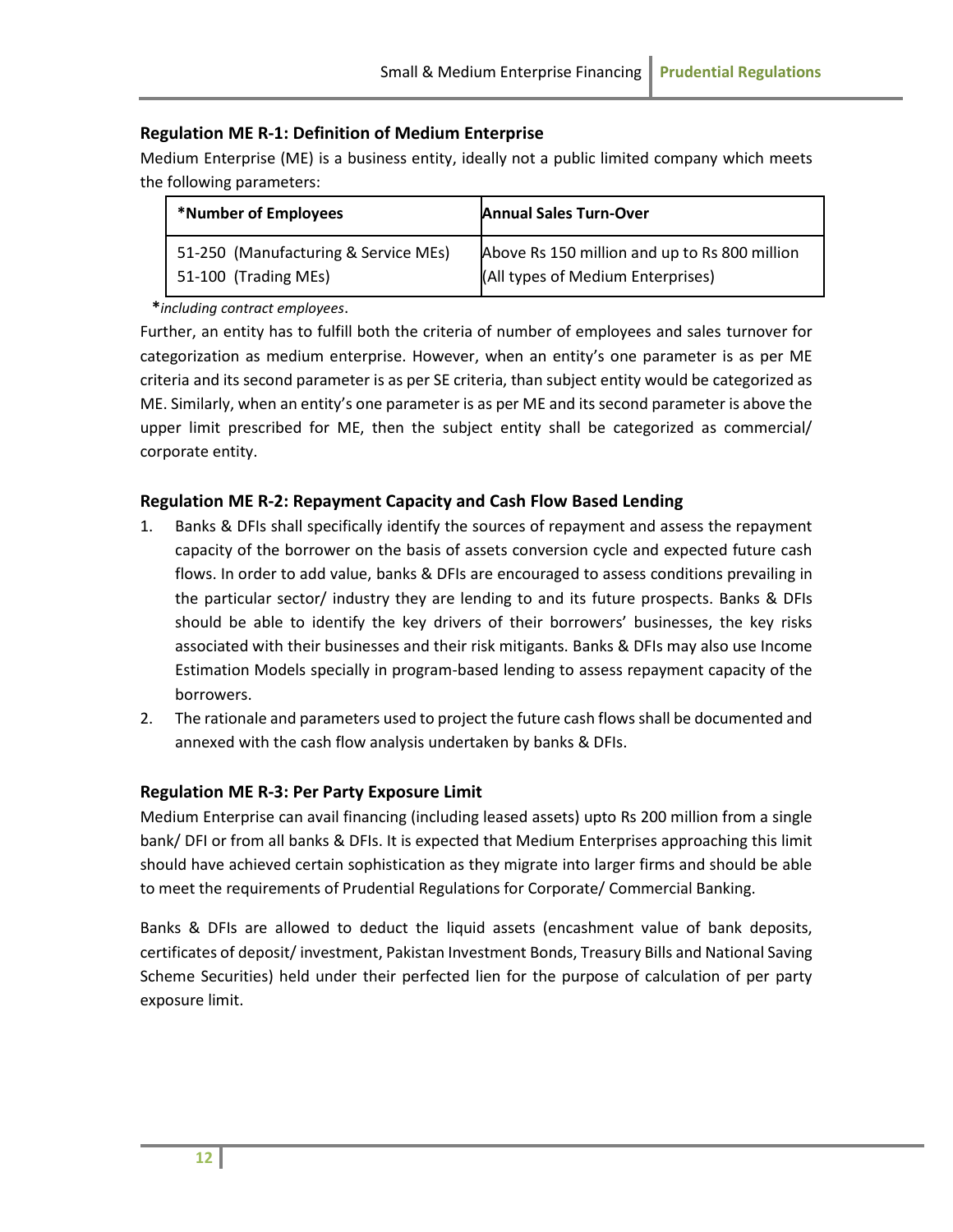#### <span id="page-18-0"></span>**Regulation ME R-4: Requirement of Audited Accounts**

In case of lending to medium enterprises, banks & DFIs shall obtain a copy of financial statements duly audited by a practicing Chartered Accountant, from the medium enterprise who is a limited company or where the exposure of a bank/ DFI exceeds Rs 10 million, for analysis and record. Banks & DFIs may also accept a copy of financial statements duly audited by a practicing Cost and Management Accountant in case of a borrower other than a public company or a private company, which is a subsidiary of a public company. However, banks & DFIs may waive the requirement of obtaining audited copy of financial statements when the exposure net of liquid assets does not exceed the limit of Rs 10 million.

#### <span id="page-18-1"></span>**Regulation ME R-5: Classification and Provisioning for Assets**

#### **Loans/ Advances**

- 1. Banks & & DFIs shall observe the prudential guidelines given at Annexure III & IV in the matter of classification of their ME asset portfolio and provisioning there-against. In addition to the time-based criteria prescribed in Annexure III, subjective evaluation of performing and nonperforming credit portfolio may be made for risk assessment purpose and, where considered necessary, any account including the performing account shall be classified, and the category of classification determined on the basis of time based criteria shall be further downgraded. Such evaluation shall be carried out on the basis of credit worthiness of the borrower, its cash flow, operation in the account, adequacy of the security inclusive of its realizable value and documentation covering the advances. However, classification for program-based lending shall be based on objective criteria. Nevertheless, banks & DFIs may, at their own discretion, also classify such portfolio on subjective basis.
- 2. Banks & DFIs shall classify their loans/ advances and make provisions in accordance with the criteria prescribed above, and further stipulated in Annexure III & IV and also keeping in view the following:
	- a. Banks & DFIs may avail the prescribed benefit of FSV subject to compliance with the following conditions:
		- I. The additional impact on profitability arising from availing the benefit of FSV against the pledged stocks, plant & machinery under charge, and mortgaged residential, commercial & industrial properties shall not be available for payment of cash or stock dividend.
		- II. Heads of Credit of respective banks & DFIs shall ensure that FSV used for taking benefit of provisioning is determined accurately as per guidelines contained in PRs and is reflective of market conditions under forced sale situations; and
		- III. Party-wise details of all such cases where banks & DFIs have availed the benefit of FSV shall be maintained for verification by State Bank's inspection team during regular/ special inspection.
	- b. Any misuse of FSV benefit detected during regular/ special inspection of SBP shall attract strict punitive action under the relevant provisions of the Banking Companies Ordinance,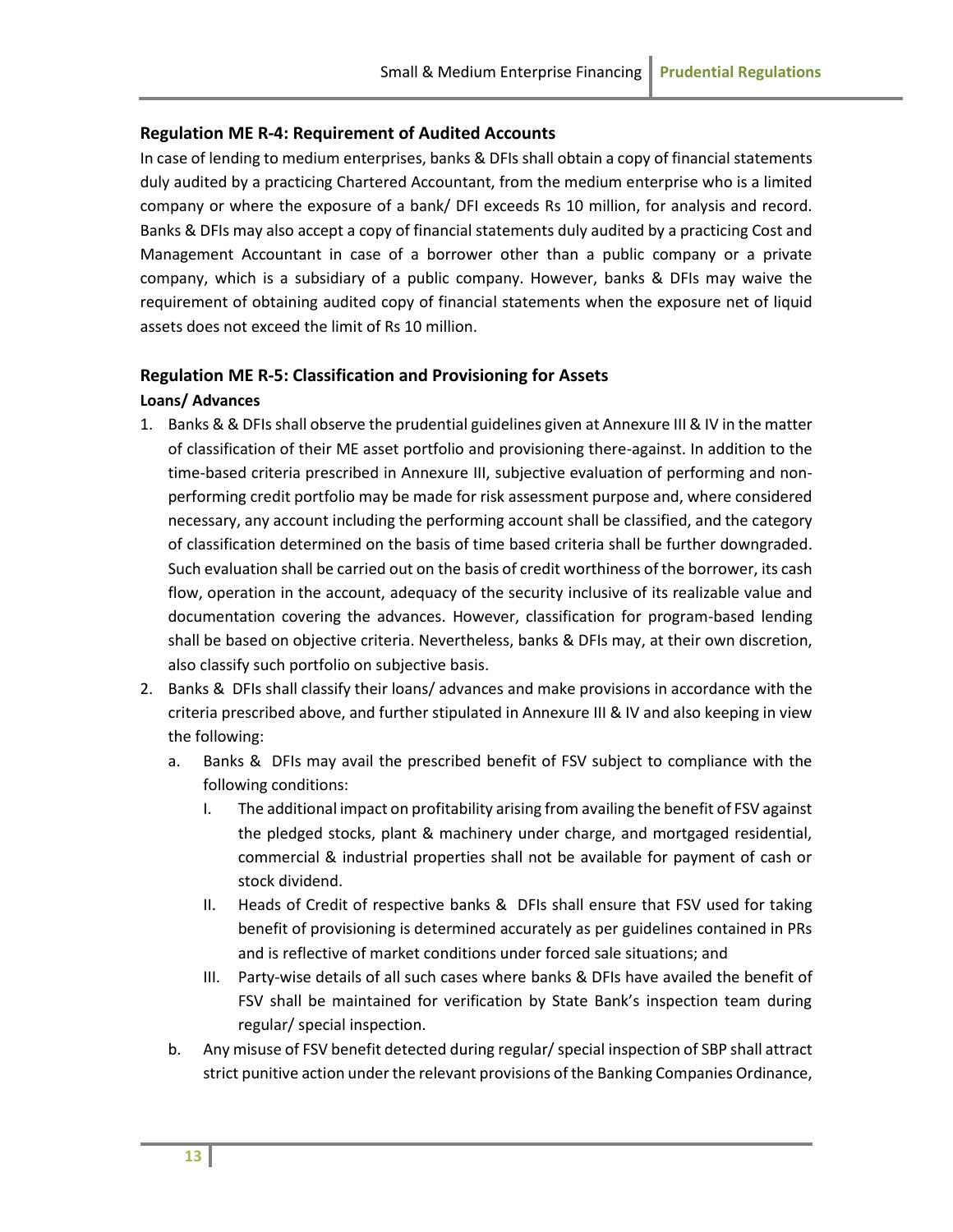1962. Further, SBP may also withdraw the benefit of FSV from banks & DFIs found involved in its misuse.

#### **Rescheduling/ Restructuring**

- 3. The rescheduling/ restructuring of non-performing loans shall not change the status of classification of a loan/ advance etc. unless the terms and conditions of rescheduling/ restructuring are fully met for a period of at least one year (excluding grace period, if any) from the date of such rescheduling/ restructuring and at least 10% of the outstanding amount is recovered in cash. However, the condition of one year retention period, prescribed for restructured/ rescheduled loan account to remain in the classified category, shall not apply in case the borrower has repaid or adjusted in cash at least 35% of the total restructured loan amount (principal + mark-up), either at the time of restructuring agreement or later-on any time before the completion of one year period as above mentioned. Further, banks & DFIs may credit their income account to the extent of cash recovery made against accrued markup on the restructured/ rescheduled loans.
- 4. Banks & DFIs shall ensure that Rescheduling is not done simply to avoid classification. While reporting to the Credit Information Bureau (e-CIB) of State Bank of Pakistan, such loans/ advances may be shown as 'rescheduled/ restructured' instead of 'default'.

Where a borrower subsequently defaults (either principal or mark-up) after the rescheduled/ restructured loan has been declassified by a bank/ DFI as per above guidelines, the loan shall again be classified in the same category it was in at the time of rescheduling/ restructuring and the unrealized markup on such loans taken to income account shall also be reversed. However, banks & DFIs may, at their discretion, further downgrade the classification, taking into account the subjective criteria.

At the time of rescheduling/ restructuring, banks & DFIs shall consider and examine the requests for working capital strictly on merit, keeping in view the viability of the project/ business and appropriately securing their interest etc.

All fresh loans granted by the banks & DFIs to a party after rescheduling/ restructuring of its existing facilities may be monitored separately, and will be subject to classification under this Regulation on the strength of their own specific terms and conditions.

#### **Timing of Creating Provisions**

5. Banks & DFIs shall review, at least on a quarterly basis, the collectability of their loans/ advances portfolio and shall properly document the evaluations so made. Shortfall in provisioning, if any, determined, as a result of quarterly assessment shall be provided for immediately in their books of accounts on quarterly basis.

#### **Reversal of Provision**

6. In case of cash recovery, other than rescheduling/ restructuring, banks & DFIs may reverse specific provision held against classified assets only to the extent that required provision as determined under this Regulation is maintained. While calculating the remaining provision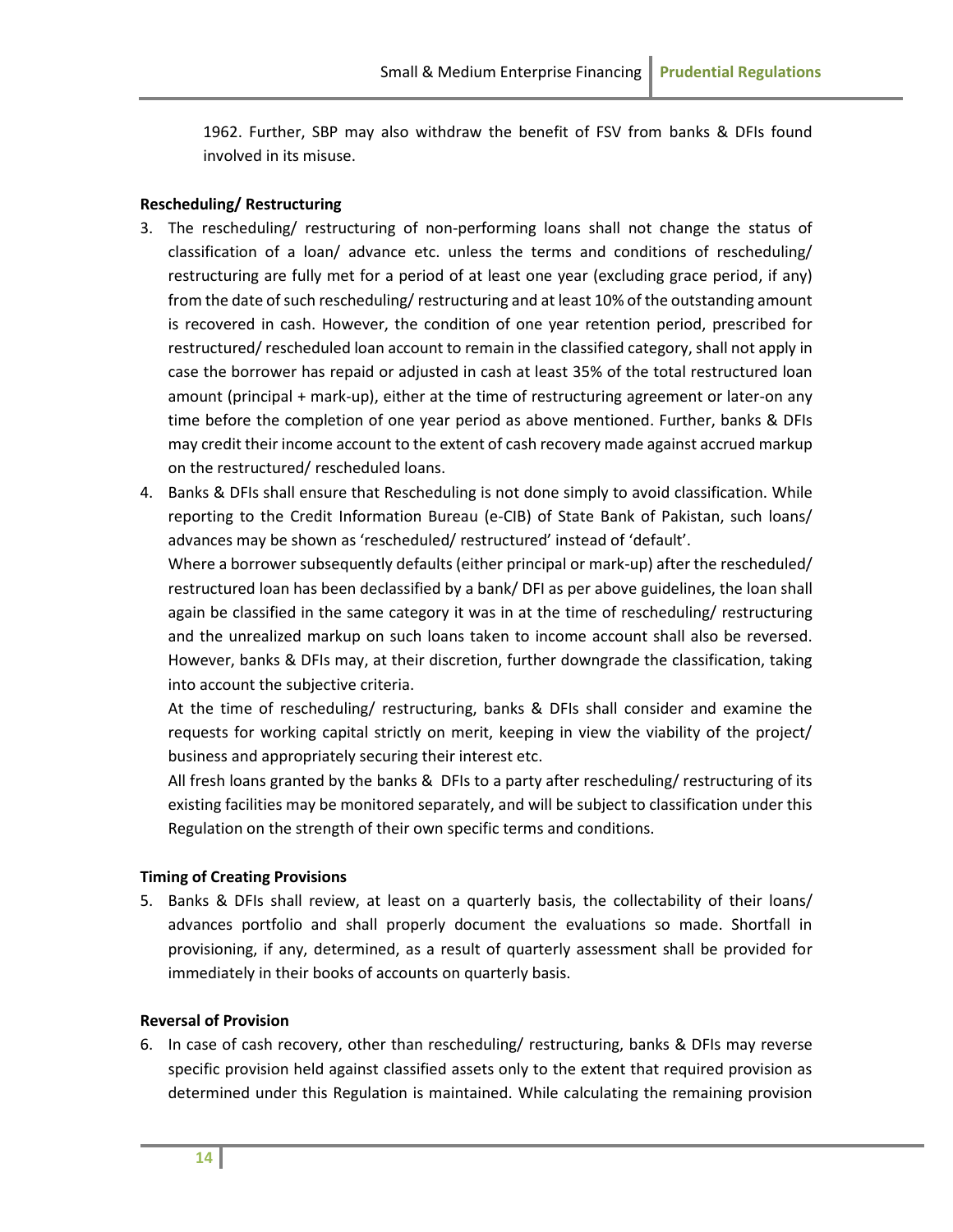required to be held after cash recovery and reversal of provision there-against, banks & DFIs shall still enjoy the benefit of netting-off the amount of liquid assets and FSV of collateral from the outstanding amount, as described in this regulation. Further, the provision made on the advice of State Bank of Pakistan except where cash recovery is made shall not be reversed without prior approval of State Bank of Pakistan.

#### **Verification by the Auditors**

7. The external auditors shall verify as part of their annual audits of banks & DFIs that all requirements as stipulated above and Annexure III & IV for classification and provisioning for assets have been complied with. State Bank of Pakistan shall also check the adequacy of provisioning during on-site inspection.

#### <span id="page-20-0"></span>**Regulation ME R-6: Turn-Around-Time**

Banks & DFIs shall not take more than 25 working days for the credit approval process (from the date of receipt of complete information). In this respect, the following minimum points shall also be considered:

- i. The pre-approval requirements and post-approval requirements (security/ collateral documentation etc.) shall be advised preferably in one go.
- ii. The facility shall be disbursed only after the customer completes security documentation.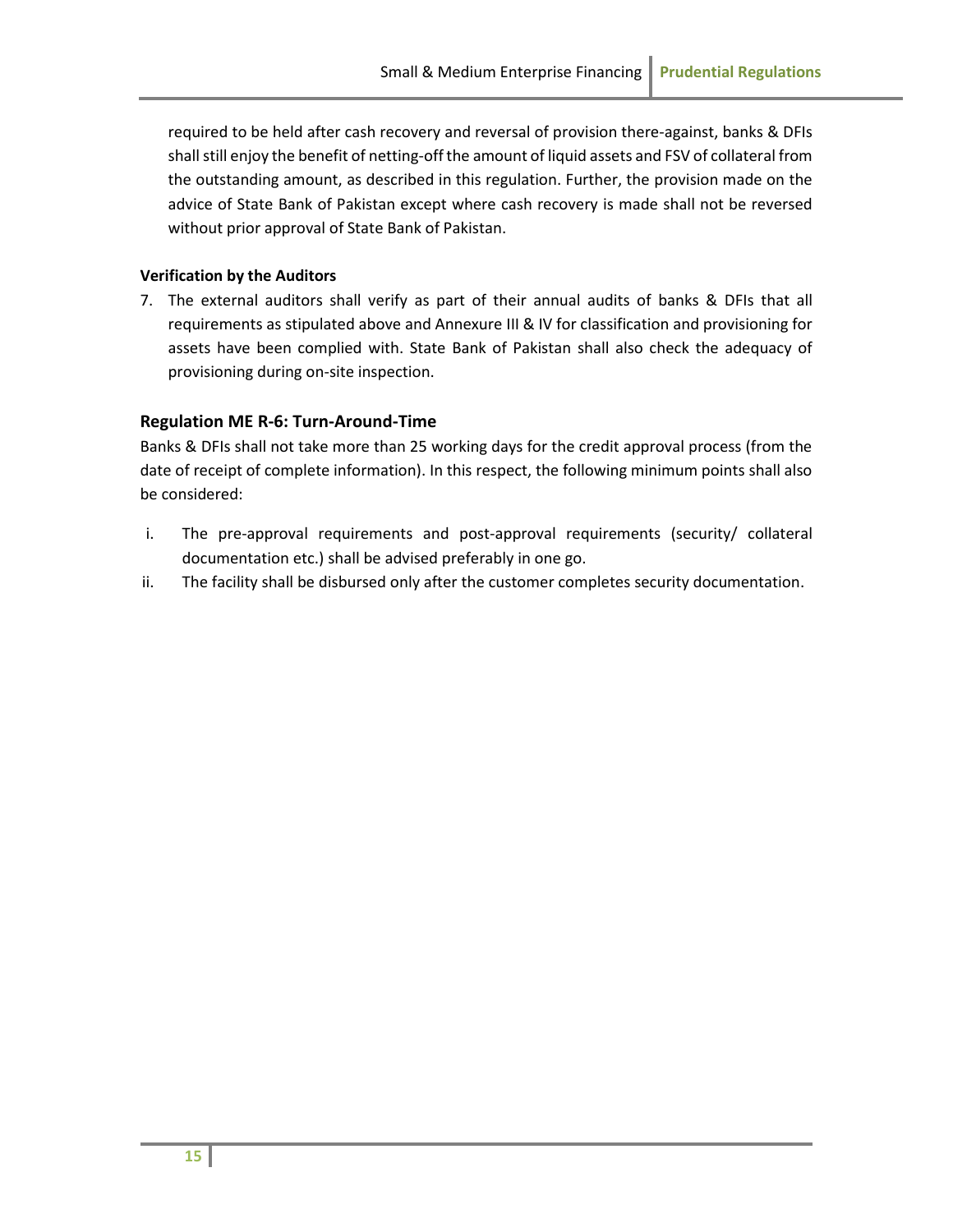### Annexures to Prudential Regulations for Small & Medium Enterprises Financing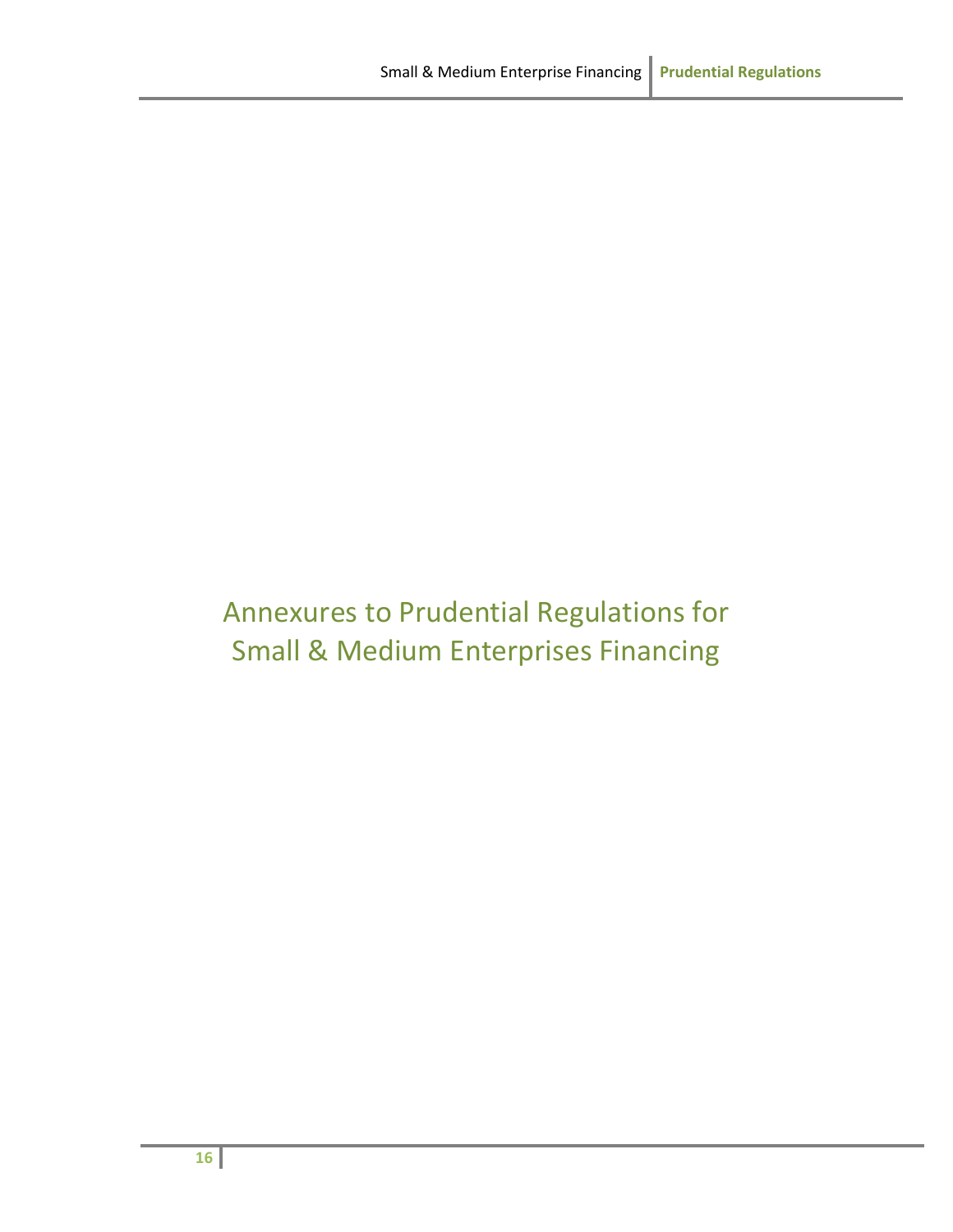#### **ANNEXURE-I**

### **Small Enterprise Financing (Regulation SE R-8) Guidelines in the Matter of Classification and Provisioning for Loans/ Advances**

<span id="page-22-0"></span>**All Financing Facilities (including Short, Medium and Long Term)**

|    | <b>CLASSIFICATION</b>                                        | <b>DETERMINANT</b>                                                                                                    | <b>TREATMENT OF</b><br><b>INCOME</b>                                                                                                                                                                                                                                                                 | <b>PROVISIONS TO BE MADE</b>                                                                                                                                                                                                                                                                                                                                                                                            |
|----|--------------------------------------------------------------|-----------------------------------------------------------------------------------------------------------------------|------------------------------------------------------------------------------------------------------------------------------------------------------------------------------------------------------------------------------------------------------------------------------------------------------|-------------------------------------------------------------------------------------------------------------------------------------------------------------------------------------------------------------------------------------------------------------------------------------------------------------------------------------------------------------------------------------------------------------------------|
|    | (1)                                                          | (2)                                                                                                                   | (3)                                                                                                                                                                                                                                                                                                  | (4)                                                                                                                                                                                                                                                                                                                                                                                                                     |
| 1. | <b>OAEM</b><br>(Other<br>Assets<br>Especially<br>Mentioned). | Where<br>mark-<br>up/ interest or<br>principal<br>is<br>overdue by 90<br>days or more<br>the due<br>from<br>date.     | Unrealized<br>$mark-up/$<br>interest to be kept in<br>Memorandum<br>Account and not to be<br>credited to Income<br>Account except when<br>realized<br>in<br>cash.<br>Unrealized<br>markup/<br>interest already taken<br>to income account to<br>be reversed and kept<br>Memorandum<br>in<br>Account. | Provision of 10% of the difference<br>resulting from the outstanding balance<br>of principal less the amount of liquid<br>assets realizable without recourse to a<br>Court of Law and Forced Sale Value<br>(FSV) of pledged stocks, plant &<br>under<br>machinery<br>charge<br>and<br>mortgaged residential, commercial and<br>industrial properties (land & building<br>only) to the extent allowed in Annexure<br>ΙΙ. |
| 2. | Substandard.                                                 | Where<br>mark-<br>up/ interest or<br>principal<br>is<br>overdue by 180<br>days or more<br>from the due<br>date.       | As above.                                                                                                                                                                                                                                                                                            | Provision of 25% of the difference<br>resulting from the outstanding balance<br>of principal less the amount of liquid<br>assets realizable without recourse to a<br>Court of Law and Forced Sale Value<br>(FSV) of pledged stocks, plant &<br>under<br>machinery<br>charge<br>and<br>mortgaged residential, commercial and<br>industrial properties (land & building<br>only) to the extent allowed in Annexure<br>II. |
| 3. | Doubtful.                                                    | Where<br>mark-<br>up/ interest or<br>principal<br>is<br>overdue<br>by $1$<br>year or more<br>from<br>the due<br>date. | As above.                                                                                                                                                                                                                                                                                            | Provision of 50% of the difference<br>resulting from the outstanding balance<br>of principal less the amount of liquid<br>assets realizable without recourse to a<br>Court of Law and Forced Sale Value<br>(FSV) of pledged stocks, plant &<br>machinery<br>under<br>charge<br>and<br>mortgaged residential, commercial and<br>industrial properties (land & building                                                   |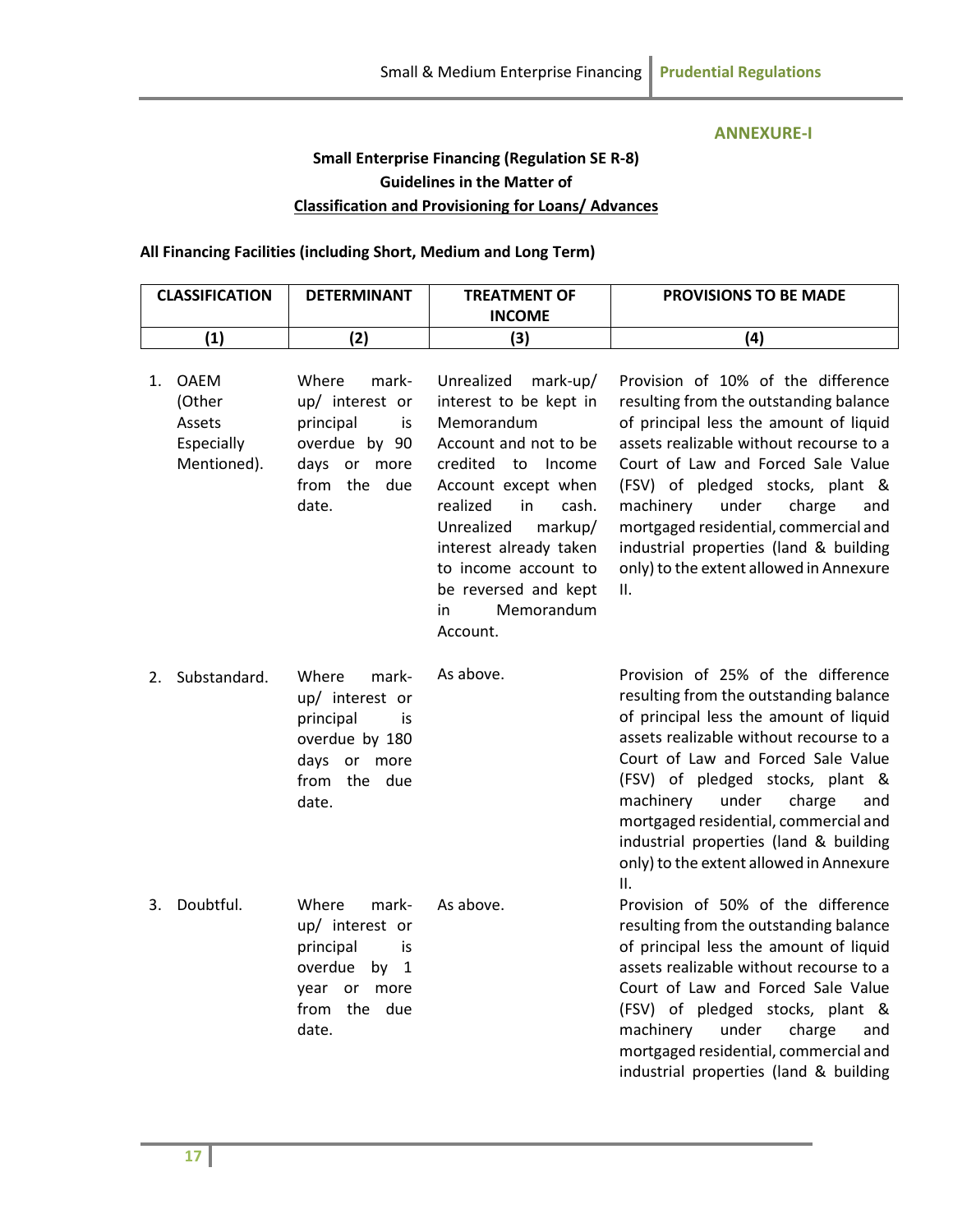only) to the extent allowed in Annexure

II. 4. Loss. (a) Where mark-up/ interest or principal is overdue by 18 months or more from the due date. (b) Where Trade Bills (Import/ Export or Inland Bills) are not paid/ adjusted within 180 days of the due date. As above **Provision of 100%** of the difference resulting from the outstanding balance of principal less the amount of liquid assets realizable without recourse to a Court of Law and Forced Sale Value (FSV) of pledged stocks, plant & machinery under charge and mortgaged residential, commercial and industrial properties (land & building only) to the extent allowed in Annexure II.

#### *Note:*

*Classified loans/ advances that have been guaranteed by the Government would not require provisioning. However, mark up/ interest on such accounts would be taken to Memorandum Account instead of Income Account.*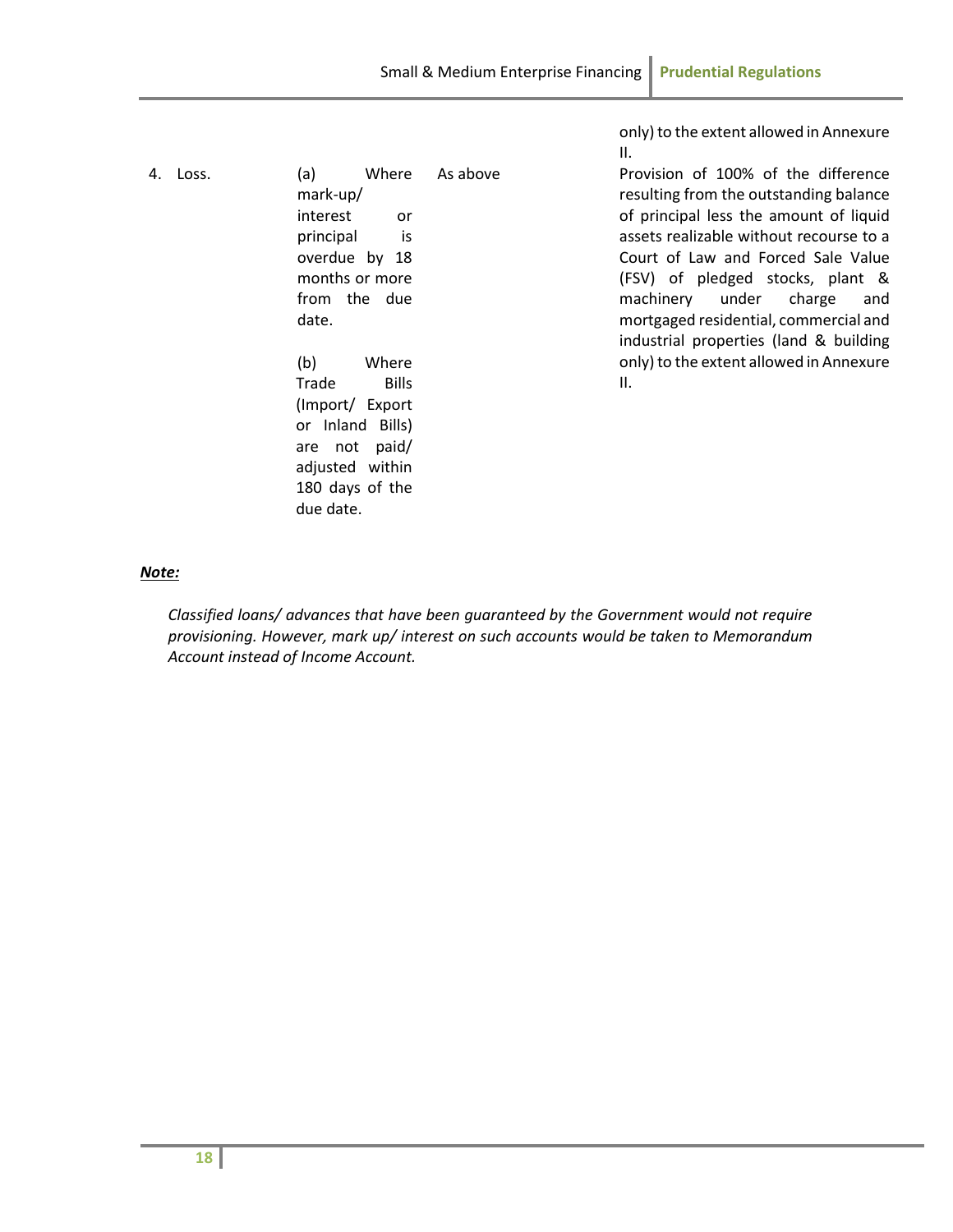#### **ANNEXURE-II**

#### **Small Enterprise Financing (Regulation SE R-8)**

#### <span id="page-24-0"></span>**Uniform Criteria for Determining the Value of Pledged Stock, Plant & Machinery Under Charge and Mortgaged Properties**

1. Banks & DFIs are allowed to take the benefit of Forced Sale Value (FSV) of pledged stocks, plant & machinery under charge, and mortgaged residential, commercial and industrial properties held as collateral against Non Performing Loans (NPLs) for calculating provisioning requirement as tabulated below:

| <b>Category of Asset</b>                                                              | Forced Sale Value Benefit allowed from the<br>date of classification                                                                                                       |
|---------------------------------------------------------------------------------------|----------------------------------------------------------------------------------------------------------------------------------------------------------------------------|
| Mortgaged residential, commercial and<br>industrial properties (Land & building only) | 75% for first year<br>$\bullet$<br>60% for second year<br>$\bullet$<br>45% for third year<br>$\bullet$<br>30% for fourth year, and<br>$\bullet$<br>20% for fifth year<br>٠ |
| Plant & Machinery under charge                                                        | 30% for first year<br>$\bullet$<br>20% for second year, and<br>$\bullet$<br>10% for third year<br>٠                                                                        |
| Pledged stock                                                                         | 40% for first, second, and third year<br>$\bullet$                                                                                                                         |

The benefit of FSV against NPLs shall not be available after the period prescribed above.

2. While taking benefit of FSV and arriving at its value, the following minimum points shall be taken into account:

- a) At the time of classification, valuation shall not be more than 3 years old.
- b) Valuations shall be carried out by an independent professional evaluator who should be listed on the panel of evaluators maintained by the Pakistan Banks' Association (PBA).
- c) Only liquid assets, pledged stock, plant & machinery under charge and property having registered or equitable mortgage shall be considered for taking benefit for provisioning, provided no NOC for creating further charge to another bank/ DFI/ NBFC has been issued by the bank/ DFI. Assets having pari-passu charge shall be considered on proportionate basis of the outstanding amount.
- d) Hypothecated assets and assets with second charge & floating charge shall not be considered for taking the benefit for provisioning purposes.
- e) The evaluator, while assigning any values to the pledged stock, plant and machinery under charge and mortgaged residential, commercial and industrial properties (land and building only), shall take into account all relevant factors affecting the salability of such assets including any difficulty in obtaining their possession, their location, condition and the prevailing economic conditions in the relevant sector, business or industry. The values of pledged stock, plant and machinery under charge and mortgaged property so determined by the evaluators have to be reasonably good estimate of the amount that could currently be obtained by selling such assets in a forced/ distressed sale condition.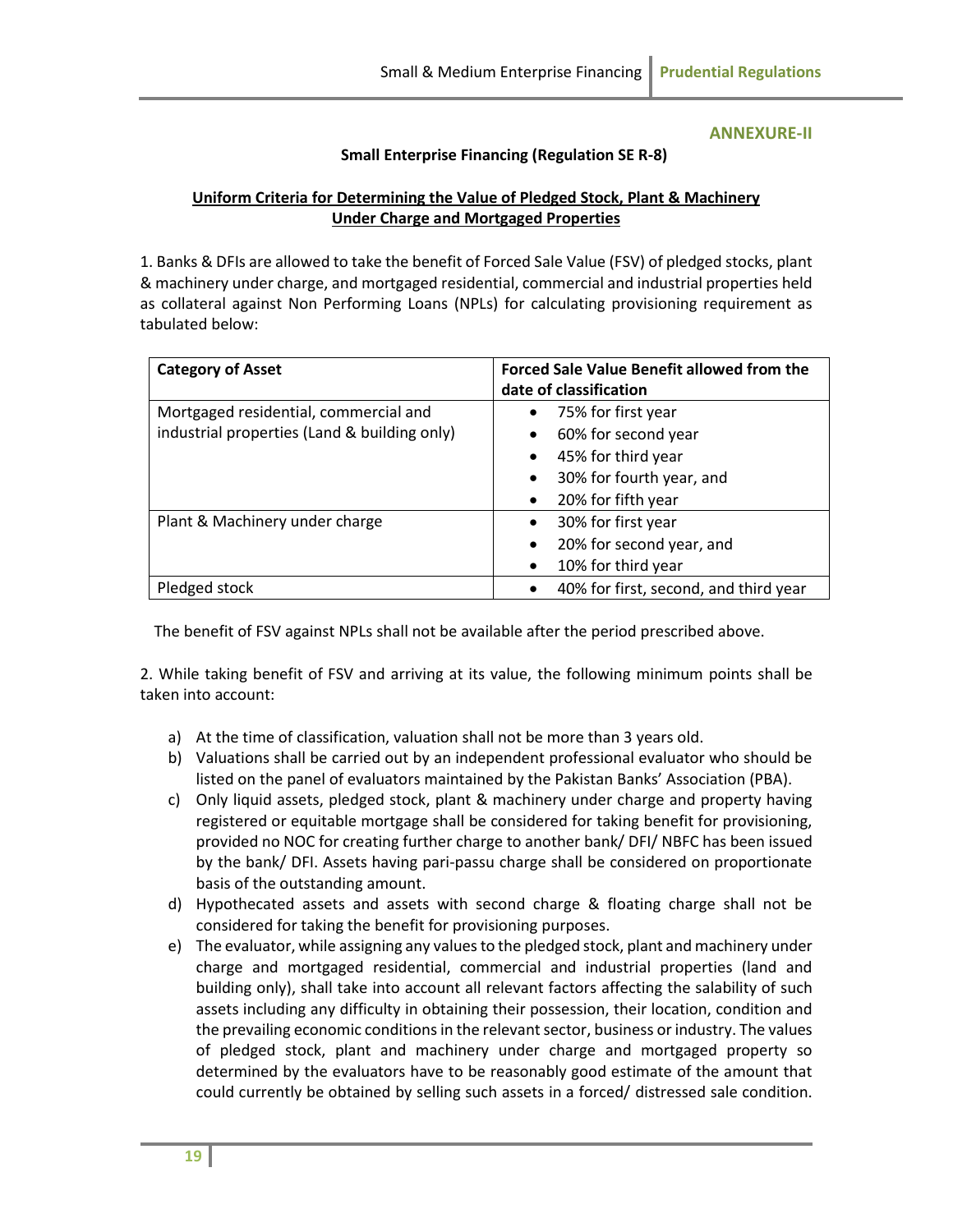The evaluators should also mention in their report the assumptions made, the calculations/ formulae/ basis used and the method adopted in determination of the values i.e. the forced sales value (FSV).

- f) In cases where the evaluators are not allowed by the borrowers to enter in their premises, the benefit of FSV shall not be accepted for provisioning purposes.
- g) The additional impact on profitability arising from availing the benefit of FSV against pledged stocks, plant and machinery under charge, and mortgaged residential, commercial and industrial properties (land and building only) shall not be available for payment of cash or stock dividend.

3. Any misuse of FSV benefit detected during regular/ special inspection of SBP shall attract strict punitive action under the relevant provisions of the Banking Companies Ordinance, 1962. Further, SBP may also withdraw the benefit of FSV from banks & DFIs found involved in its misuse.

4. Various categories of assets to be considered for valuation would be as under (no other assets shall be taken into consideration):

#### **a) Liquid Assets:**

Valuation of Liquid Assets shall be determined by the bank & DFI itself and verified by the external auditors. However, in the case of pledged shares of listed companies, values should be taken at market value as per active list of Stock Exchange on the balance sheet date. Moreover, valuation of shares pledged against loans/ advances shall be considered only if such shares are in dematerialized form in the Central Depository Company of Pakistan (CDC), otherwise these will not be admissible for deduction as liquid assets while determining required provisions.

#### **b) Mortgaged Property and Plant & Machinery under Charge:**

Valuation of residential, commercial and industrial property (land and building only) and plant & machinery would be accepted as determined by the evaluators in accordance with the criteria given above.

#### **c) Pledged Stocks:**

In case of pledged stocks of perishable and non-perishable goods, forced sale value should be provided by evaluators, and such valuation should not be more than six months old, at each balance sheet date. The goods should be perfectly pledged, the operation of the godown (s) or warehouse(s) should be in the control of banks & DFIs and relevant documents should be available. In case of perishable goods, the evaluator should also give the approximate date of complete erosion of value of pledged stock.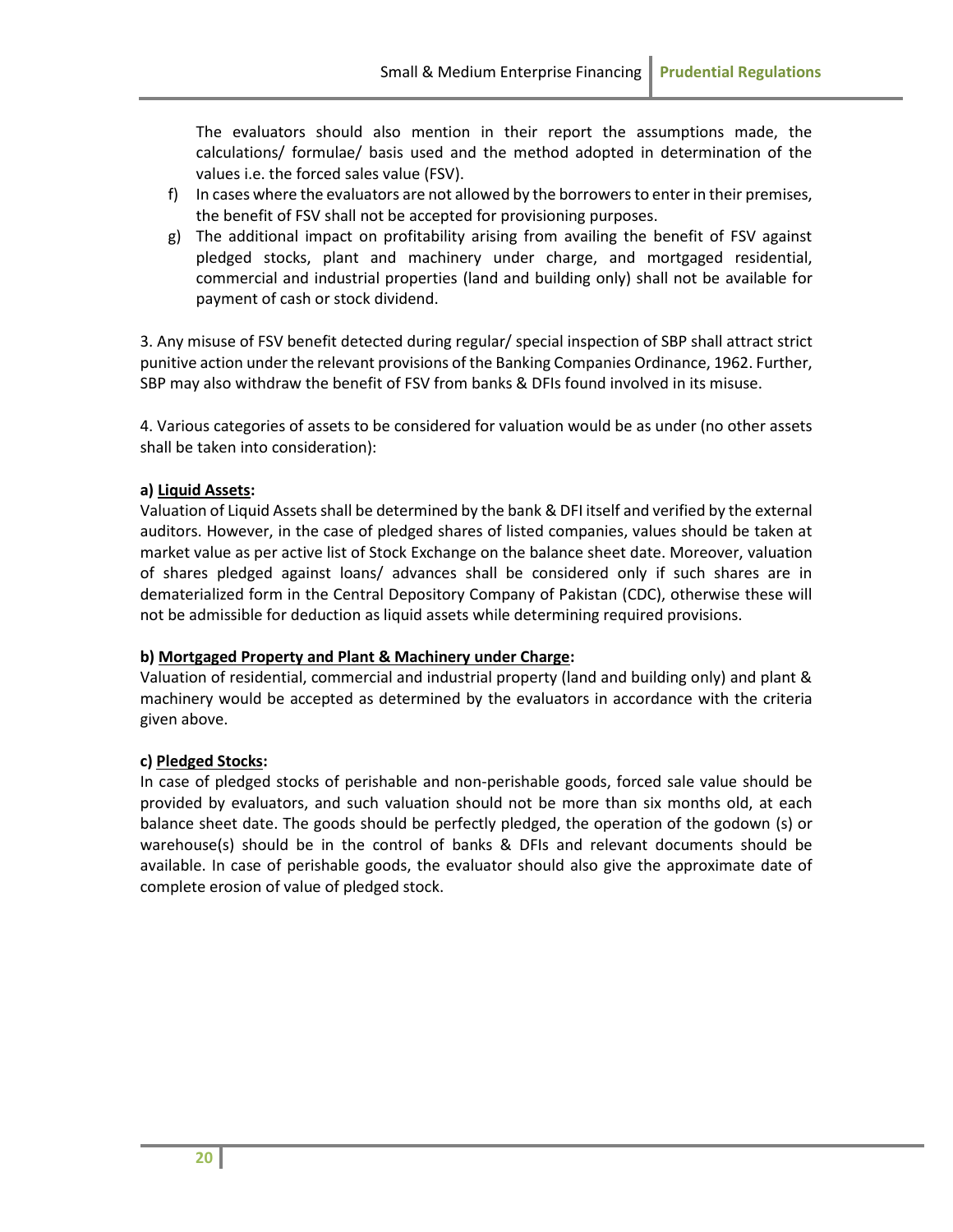#### **ANNEXURE-III**

#### **Medium Enterprise Financing (Regulation ME R-5)**

#### **Guidelines in the Matter of Classification and Provisioning for Assets**

#### <span id="page-26-0"></span>**All Financing Facilities (including Short, Medium and Long Term)**

| <b>CLASSIFICATION</b> | <b>DETERMINANT</b>                                                                                                            | <b>TREATMENT OF</b><br><b>INCOME</b>                                                                                                                                                                                                                                                                                  | <b>PROVISIONS TO</b><br><b>BE MADE</b>                                                                                                                                                                                                                                                                                                                                                                                                                             |
|-----------------------|-------------------------------------------------------------------------------------------------------------------------------|-----------------------------------------------------------------------------------------------------------------------------------------------------------------------------------------------------------------------------------------------------------------------------------------------------------------------|--------------------------------------------------------------------------------------------------------------------------------------------------------------------------------------------------------------------------------------------------------------------------------------------------------------------------------------------------------------------------------------------------------------------------------------------------------------------|
| (1)                   | (2)                                                                                                                           | (3)                                                                                                                                                                                                                                                                                                                   | (4)                                                                                                                                                                                                                                                                                                                                                                                                                                                                |
| 1. Substandard.       | Where mark-up/<br>interest<br><b>or</b><br>principal<br>is<br>overdue by 90<br>days<br>or more<br>the<br>from<br>due<br>date. | Unrealized<br>mark-<br>up/ interest to be<br>kept<br>in<br>Memorandum<br>Account and not to<br>credited<br>be<br>to<br>Income<br>Account<br>when<br>except<br>realized in cash.<br>Unrealized<br>markup/ interest<br>already taken to<br>income account to<br>be reversed and<br>kept<br>in<br>Memorandum<br>Account. | 25%<br><b>Provision</b><br>of<br>of<br>the<br>difference resulting from the<br>outstanding<br>balance<br>of<br>principal less the amount of<br>liquid assets realizable without<br>recourse to a Court of Law and<br>Forced Sale Value (FSV) of<br>stocks, plant<br>pledged<br>&<br>machinery under charge and<br>mortgaged<br>residential,<br>commercial<br>and<br>industrial<br>properties (land & building<br>only) to the extent allowed in<br>Annexure IV.    |
| 2. Doubtful.          | Where mark-up/<br>interest<br>or<br>principal<br>is<br>overdue by 180<br>days<br>or<br>more<br>from<br>the<br>due<br>date.    | As above.                                                                                                                                                                                                                                                                                                             | 50%<br><b>Provision</b><br>of<br>of<br>the<br>difference resulting from the<br>outstanding<br>balance<br>of<br>principal less the amount of<br>liquid assets realizable without<br>recourse to a Court of Law and<br>Forced Sale Value (FSV) of<br>stocks,<br>pledged<br>plant<br>&<br>machinery under charge and<br>residential,<br>mortgaged<br>commercial<br>industrial<br>and<br>properties (land & building<br>only) to the extent allowed in<br>Annexure IV. |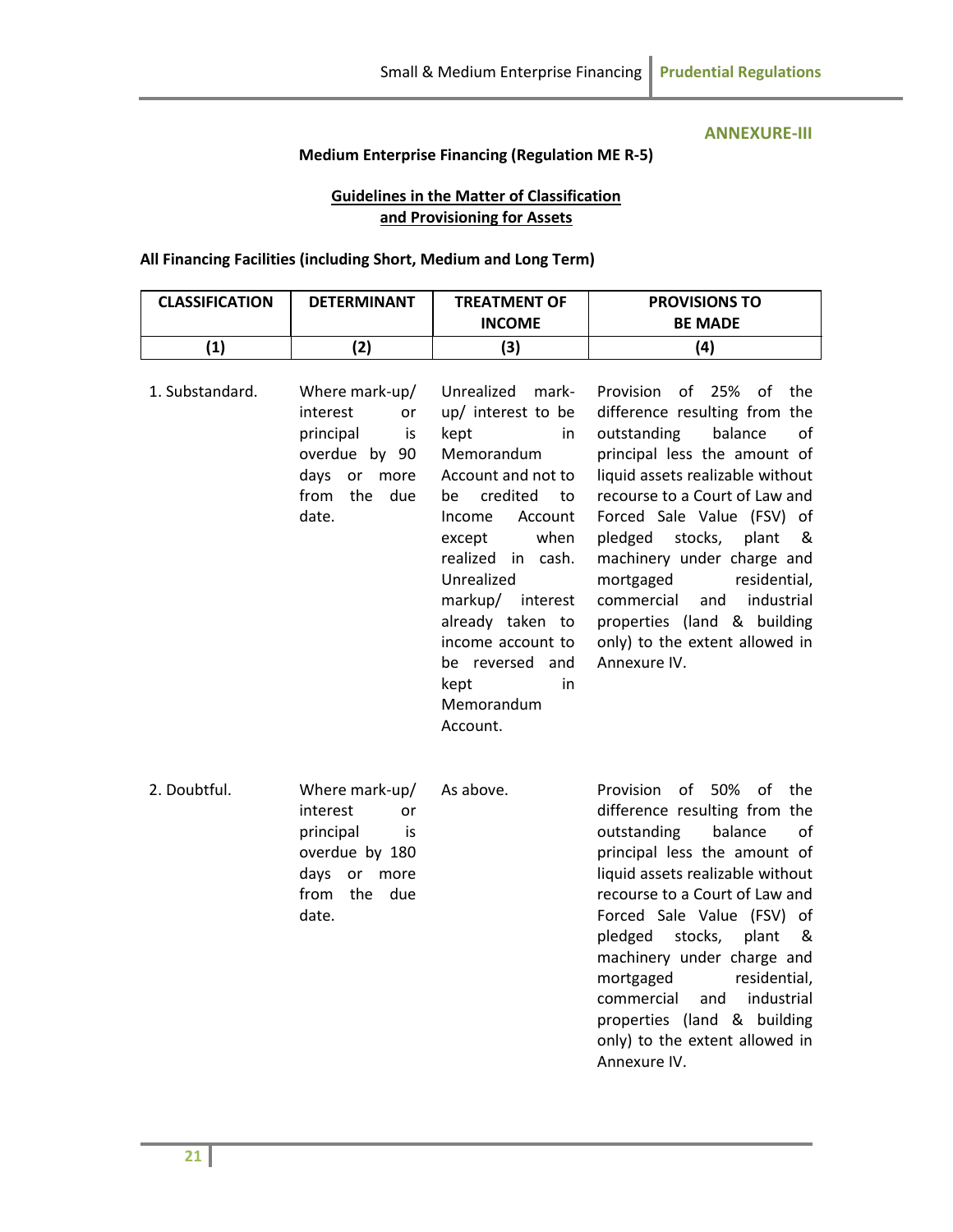| 1. | Loss. | (a)<br>Where       | As above. | Provision of 100% of the         |
|----|-------|--------------------|-----------|----------------------------------|
|    |       | $mark-up/$         |           | difference resulting from the    |
|    |       | interest<br>or     |           | outstanding balance<br>of        |
|    |       | principal<br>is is |           | principal less the amount of     |
|    |       | overdue by one     |           | liquid assets realizable without |
|    |       | more<br>vear<br>or |           | recourse to a Court of Law and   |
|    |       | from the due       |           | Forced Sale Value (FSV) of       |
|    |       | date.              |           | pledged stocks, plant &          |
|    |       |                    |           | machinery under charge and       |
|    |       | (b) Where Trade    |           | mortgaged<br>residential,        |
|    |       | Bills (Import/     |           | commercial and industrial        |
|    |       | Export or Inland   |           | properties (land & building      |
|    |       | Bills) are not     |           | only) to the extent allowed in   |
|    |       | paid/adjusted      |           | Annexure IV.                     |
|    |       | within 180 days    |           |                                  |
|    |       | of the due date.   |           |                                  |

#### *Note:*

*Classified loans/advances that have been guaranteed by the Government would not require provisioning; however, mark up/interest on such accounts would be taken to Memorandum Account instead of Income Account.*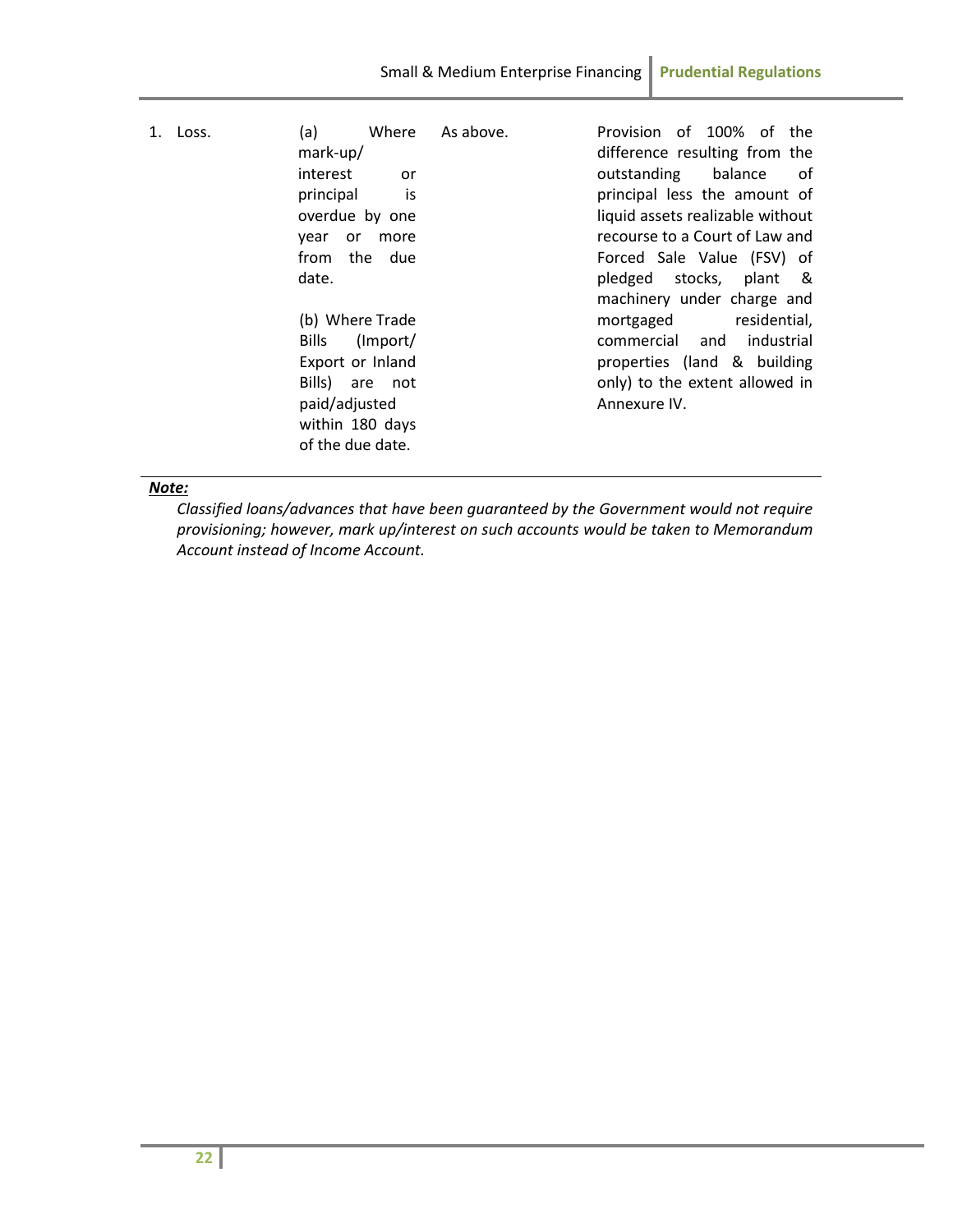#### **ANNEXURE-IV**

#### <span id="page-28-0"></span>**Prudential Regulations for Medium Enterprise Financing (Regulation ME R-5)**

#### **Uniform Criteria for Determining the Value of Pledged Stock, Plant & Machinery under Charge and Mortgaged Properties**

1. Only liquid assets, pledged stock, plant & machinery under charge and residential, commercial and industrial property having registered or equitable mortgage shall be considered for taking benefit for provisioning, provided no NOC for creating further charge to another bank/ DFI/ NBFC has been issued by the bank/ DFI. The aforesaid assets having pari-passu charge shall be considered on proportionate basis of outstanding amount.

2. Hypothecated assets and assets with second charge & floating charge shall not be considered for taking the benefit for provisioning.

3. Banks & DFIs are allowed to take the benefit of Forced Sale Value (FSV) of pledged stocks, plant & machinery under charge, and mortgaged residential, commercial and industrial properties held as collateral against Non Performing Loans (NPLs) for calculating provisioning requirement as tabulated below:

| <b>Category of Asset</b>          | Forced Sale Value Benefit allowed from the date<br>of classification |
|-----------------------------------|----------------------------------------------------------------------|
| Mortgaged residential, commercial | 75% for first year<br>$\bullet$                                      |
| and industrial properties (land & | 60% for second year                                                  |
| building only)                    | 45% for third year<br>٠                                              |
|                                   | 30% for fourth year, and<br>$\bullet$                                |
|                                   | 20% for fifth year<br>$\bullet$                                      |
| Plant & Machinery under charge    | 30% for first year                                                   |
|                                   | 20% for second year, and<br>$\bullet$                                |
|                                   | 10% for third year                                                   |
| Pledged stock                     | 40% for first, second, and third year                                |

The benefit of FSV against NPLs shall not be available after the period prescribed above.

4. Valuations shall be carried out by an independent professional evaluator who should be listed on the panel of evaluators maintained by the Pakistan Banks' Association (PBA). For selection and listing of the evaluators, PBA lays down the minimum eligibility criteria with the prior approval of the State Bank of Pakistan. The evaluator, while assigning any values to the pledged stock, plant & machinery under charge and residential, commercial and industrial mortgaged property, shall take into account all relevant factors affecting the salability of such assets including any difficulty in obtaining their possession, their location, condition and the prevailing economic conditions in the relevant sector, business or industry. The values of pledged stock, plant & machinery under charge and residential, commercial and industrial mortgaged property so determined by the evaluators must have to be a reasonably good estimate of the amount that could currently be obtained by selling such assets in a forced/ distressed sale condition. The evaluators should also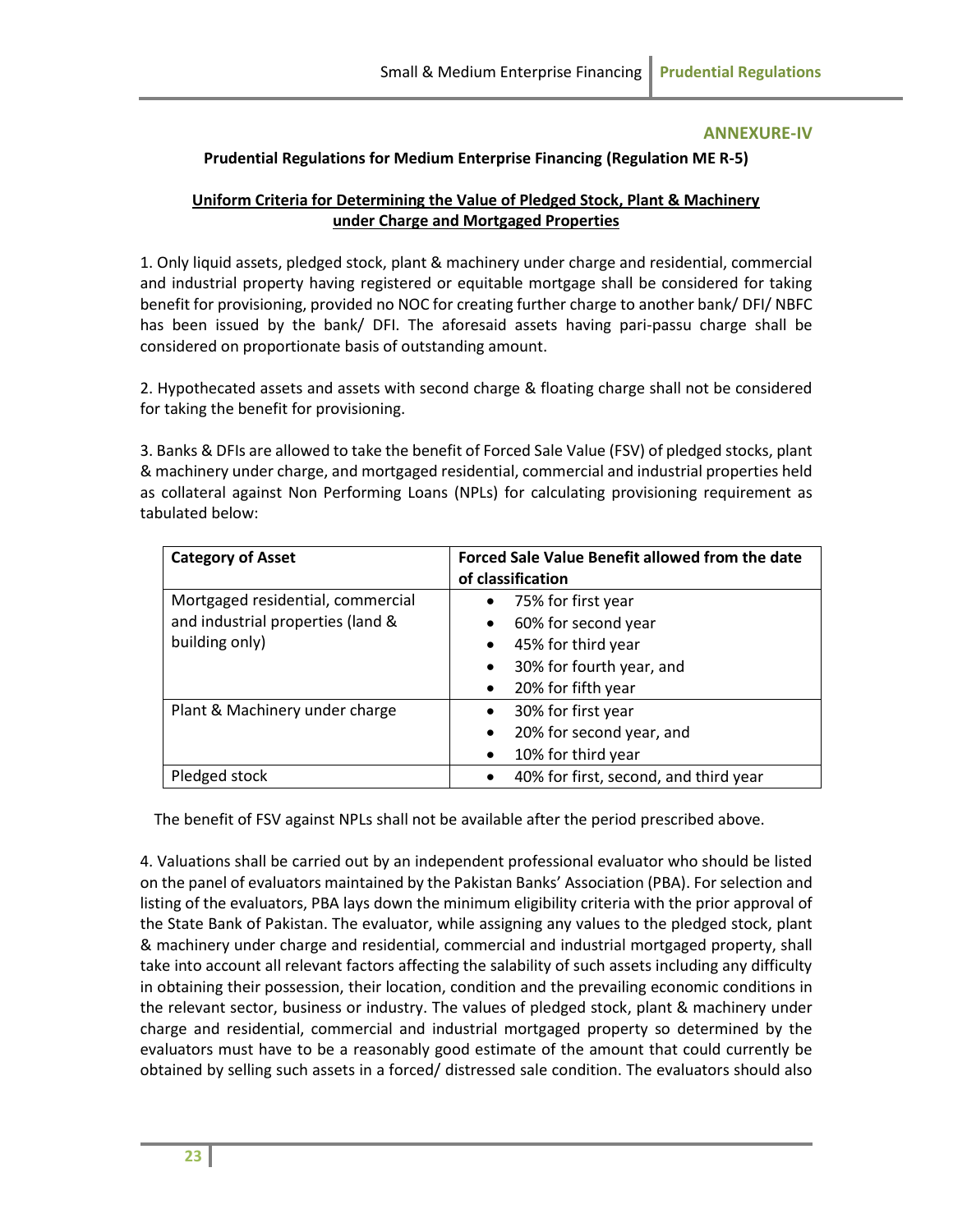mention in their report the assumptions made, the calculations/ formulae/basis used and the method adopted in determination of the values i.e. the forced sale value (FSV).

5. The valuation process shall include conducting a 'Full-Scope Valuation' of the assets in the first year and then followed by 'Desktop Evaluations' in the second and third year. Full-scope valuation shall be valid for three years from the date of last Full-scope valuation.

6. The following may be noted in respect of the Desktop and Full-Scope Valuations:

- Desktop Evaluation is defined as "an Interim Brief Review of Full-Scope Evaluation, so that any significant change in the factors, on which the full-scope valuation was based, is accounted for and brought to the notice of the lending bank/ DFI."
- In case the loans exceed Rs 100 million, the Desktop Valuation shall be done by the same evaluator, who had conducted the Full-Scope Valuation (the evaluator should be on the approved panel of the PBA) whereas for loans below this threshold, the Desktop Valuation may be done by banks & DFIs themselves or by the approved evaluators. For conducting Desktop Evaluation, the evaluators shall pay a short visit to the borrower's site. Banks'/ DFIs' responsibility in this respect will be to ensure that the evaluator is contacted for conducting Desktop Valuation, and is provided all necessary information which is materially important for the interim review.
- Desktop Valuation shall be used for determining any additional provisioning requirement only and will not be applied for reducing the provisioning requirement, assessed on the basis of Full-Scope Valuation.
- In cases where the evaluators are not allowed by the borrowers to enter in their premises, the Full-Scope Valuation, conducted as such, will not be accepted for provisioning benefit.

7. State Bank of Pakistan may check the valuations of the assets under mortgage/ charge, through an independent evaluator, on random basis, to verify the reasonableness of the valuations. The unjustified differences in the valuations of banks & DFIs and State Bank of Pakistan shall render the concerned bank/ DFI and evaluator to penal actions including, interalia, withdrawal of FSV benefit.

8. Various categories of assets to be considered for valuation would be as under (no other assets shall be taken into consideration):

#### **a) Liquid Assets:**

Valuation of Liquid Assets shall be determined by a bank/ DFI itself and verified by the external auditors. However, in the case of pledged shares of listed companies, values should be taken at market value as per active list of Stock Exchange(s) on the balance sheet date. Moreover, valuation of shares pledged against loans/ advances shall be considered only if such shares are in dematerialized form in the Central Depository Company of Pakistan (CDC); otherwise, these will not be admissible for deduction as liquid assets while determining required provisions.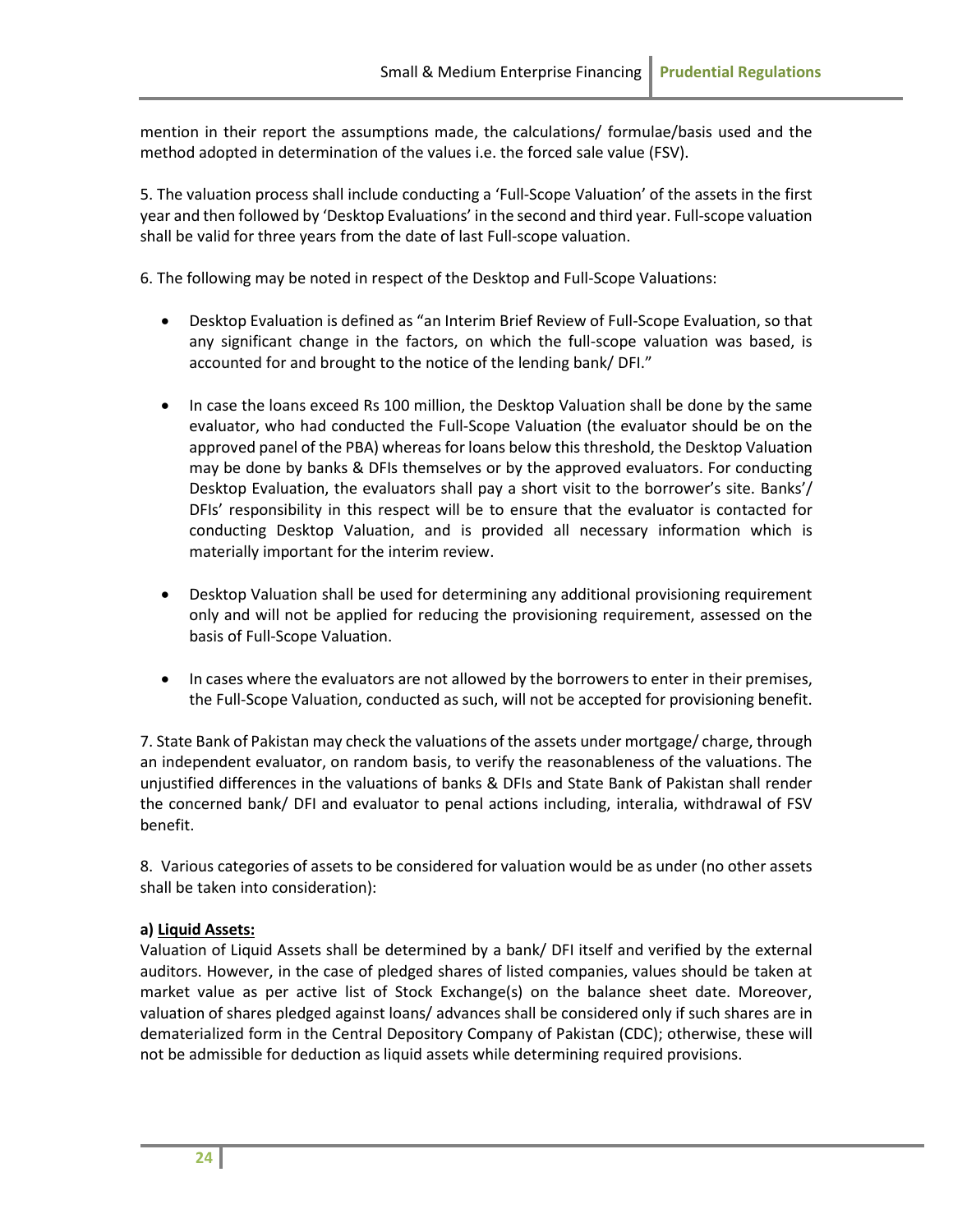#### **b) Mortgaged Property and Plant & Machinery under Charge:**

Valuation of residential, commercial and industrial mortgaged property (land and building only) and plant & machinery would be accepted as determined by the evaluators in accordance with the criteria given above.

#### **c) Pledged Stocks:**

In case of pledged stocks of perishable and non-perishable goods, forced sale value should be provided by evaluators, and such valuation should not be more than six months old, at each balance sheet date. The goods should be perfectly pledged, the operation of the godown(s) or warehouse(s) should be in the control of banks & DFIs and regular valid insurance and other documents should be available. In case of perishable goods, the evaluator should also give the approximate date of complete erosion of value.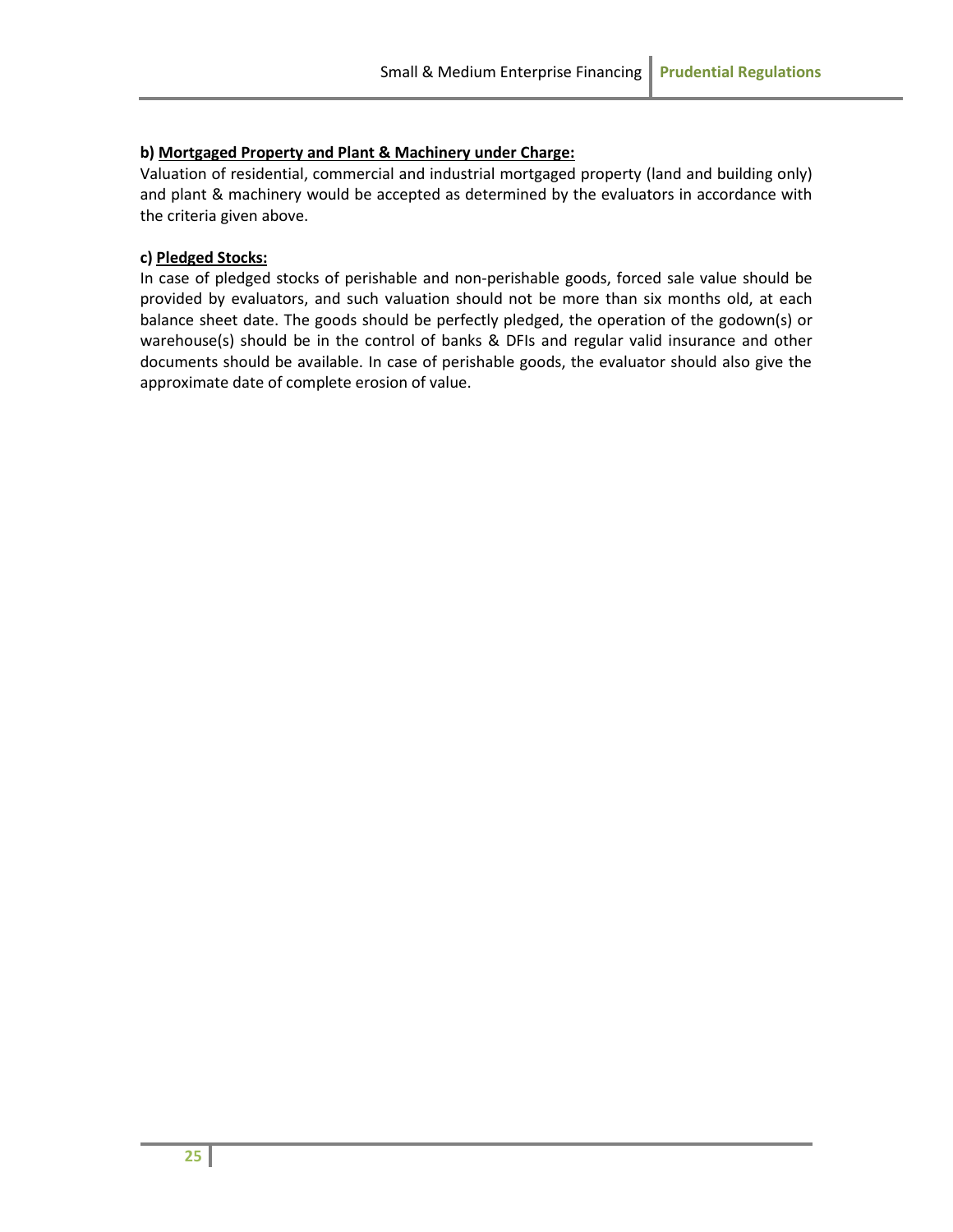#### **ANNEXURE-V**

#### **DEFINITIONS OF IMPORTANT TERMS**

<span id="page-31-0"></span>For the purpose of these regulations:

- 1. **Bank** means a banking company as defined in Banking Companies Ordinance, 1962.
- 2. **Borrower** means a person on which a bank/ DFI has taken any exposure during the course of business.
- 3. **Contingent liability** means:
	- (a) a possible obligation that arises from past events and whose existence shall be confirmed only by the occurrence or non- occurrence of one or more uncertain future events not wholly within the control of the enterprise; or
	- (b) a present obligation that arises from past events but is not recognized because:
		- (i) it is not probable that an outflow of resources embodying economic benefits will be required to settle the obligation; or
		- (ii) the amount of the obligation cannot be measured with sufficient reliability; and includes letters of credit, letters of guarantee, bid bonds/ performance bonds, advance payment guarantees and underwriting commitments.
- 4. **DFI** means Development Financial Institution and includes the Saudi Pak Industrial and Agricultural Investment Company Limited, the Pak Kuwait Investment Company Limited, the Pak Libya Holding Company Limited, the Pak Oman Investment Company (Pvt.) Limited, Pak-Brunei Investment Company Limited, Pak-China Investment Company Limited, Pak-Iran Joint Investment Company Limited, House Building Finance Corporation and any other financial institution notified under Section 3-A of the Banking Companies Ordinance, 1962.
- 5. **Documents** include vouchers, cheques, bills, pay-orders, promissory notes, securities for leases/advances, and claims by or against banks & **DFIs** or other papers supporting entries in the books of a bank & DFI.
- 6. **Exposure** means financing facilities whether fund based and/or non-fund based and include:
	- (i) Any form of financing facility extended or bills purchased/discounted except ones drawn against the L/Cs of banks & DFIs rated at least 'A' by Standard & Poor, Moody's, Fitch-Ibca or credit rating agency on the approved panel of State Bank of Pakistan and duly accepted by such L/C issuing banks & DFIs
	- (ii) Any financing facility extended or bills purchased/discounted on the guarantee of the person
	- (iii) Subscription to or investment in shares, Participation Term Certificates, Term Finance Certificates, Sukuk or any other Commercial Paper by whatever name called (at book value) issued or guaranteed by the persons
	- (iv) Credit facilities extended through corporate cards
	- (v) Any financing obligation undertaken on behalf of the person under a letter of credit including a stand-by letter of credit, or similar instrument
	- (vi) Loan repayment financial guarantees issued on behalf of the person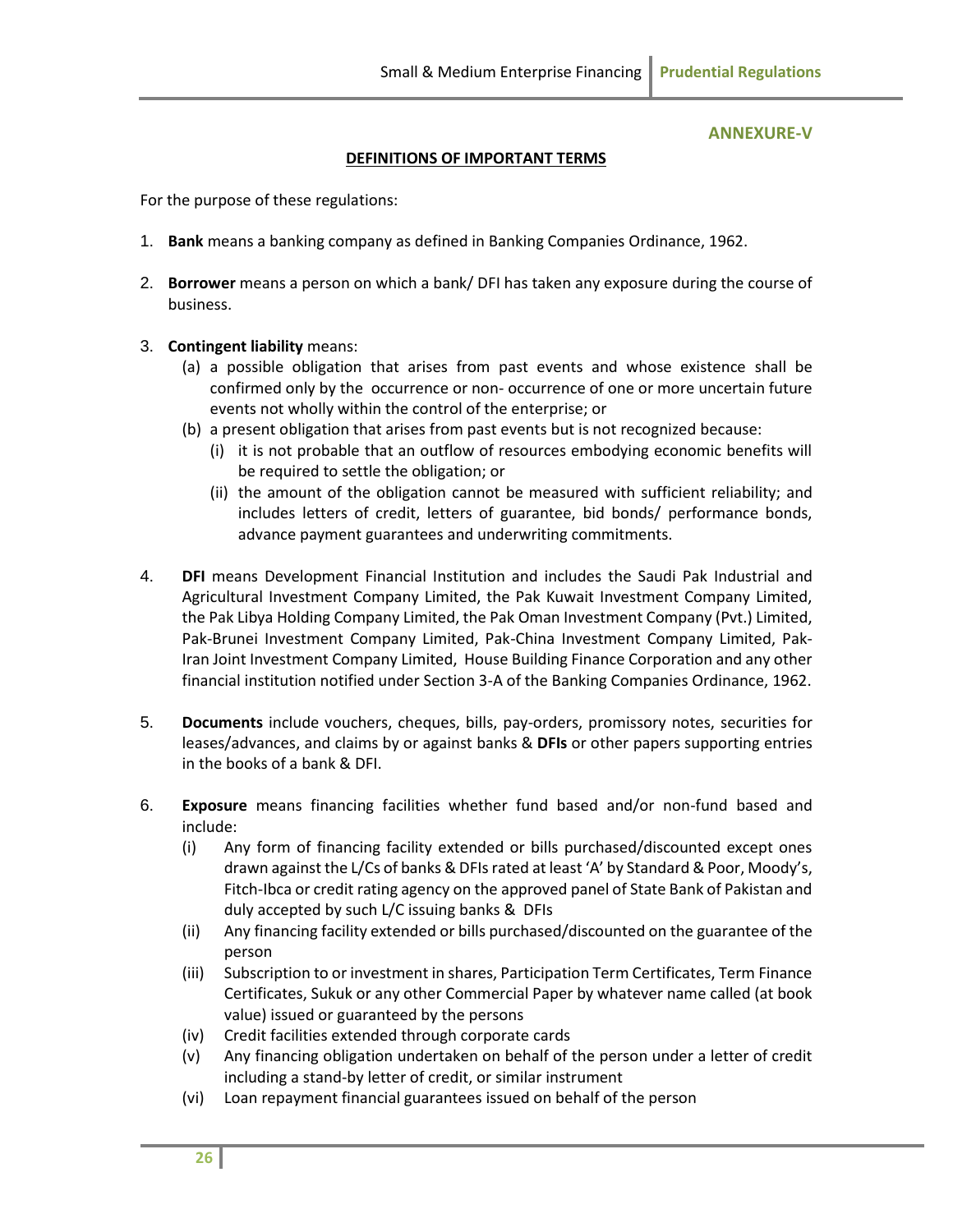- (vii) Any obligations undertaken on behalf of the person under any other guarantees including underwriting commitments
- (viii) Acceptance/ endorsements made on account
- (ix) Any other liability assumed on behalf of the client to advance funds pursuant to a contractual commitment
- 7. **Forced Sale Value (FSV)** means the value, which fully reflects the possibility of price fluctuations and can currently be obtained by selling the mortgaged/ pledged assets in a forced/ distressed sale conditions.
- 8. **Government Securities** include such types of Pak. Rupee obligations of the Federal Government or a Provincial Government or of a Corporation wholly owned or controlled, directly or indirectly, by the Federal Government or a Provincial Government and guaranteed by the Federal Government as the Federal Government may, by notification in the Official Gazette, declare, to the extent determined from time to time, to be Government Securities.
- 9. **Group** means persons, whether natural or juridical, if one of them or his dependent family members or its subsidiary, have control or hold substantial ownership interest over the other. For the purpose of this:
	- (a) **Subsidiary** shall have the same meaning as defined in sub-section 3(2) of the Companies Ordinance, 1984 i.e. a company or a body corporate shall deemed to be a subsidiary of another company if that other company or body corporate directly or indirectly controls, beneficially owns or holds more than 50% of its voting securities or otherwise has power to elect and appoint more than 50% of its directors.
	- (b) **Control** refers to an ownership directly or indirectly through subsidiaries, of more than one-half of voting power of an enterprise.
	- (c) **Substantial ownership/affiliation** means beneficial shareholding of more than 25% by a person and/or by his dependent family members, which shall include his/her spouse, dependent lineal ascendants and descendants and dependent brothers and sisters. However, shareholding in or by the Government owned entities and financial institutions shall not constitute substantial ownership/affiliation, for the purpose of these regulations.
- 10. **Liquid Assets** are the assets which are readily convertible into cash without recourse to a court of law and mean encashment/realizable value of government securities, bank deposits, gold ornaments, gold bullion, certificates of deposit, shares of listed companies which are actively traded on the stock exchange, NIT Units, certificates of mutual funds, Certificates of Investment (COIs) issued by DFIs/NBFCs rated at least 'A' by a credit rating agency on the approved panel of State Bank of Pakistan, listed TFCs rated at least 'A' by a credit rating agency on the approved panel of State Bank of Pakistan and certificates of asset management companies for which there is a book maker quoting daily offer and bid rates and there is active secondary market trading. These assets with appropriate margins should be in possession of the banks & DFIs with perfected lien.